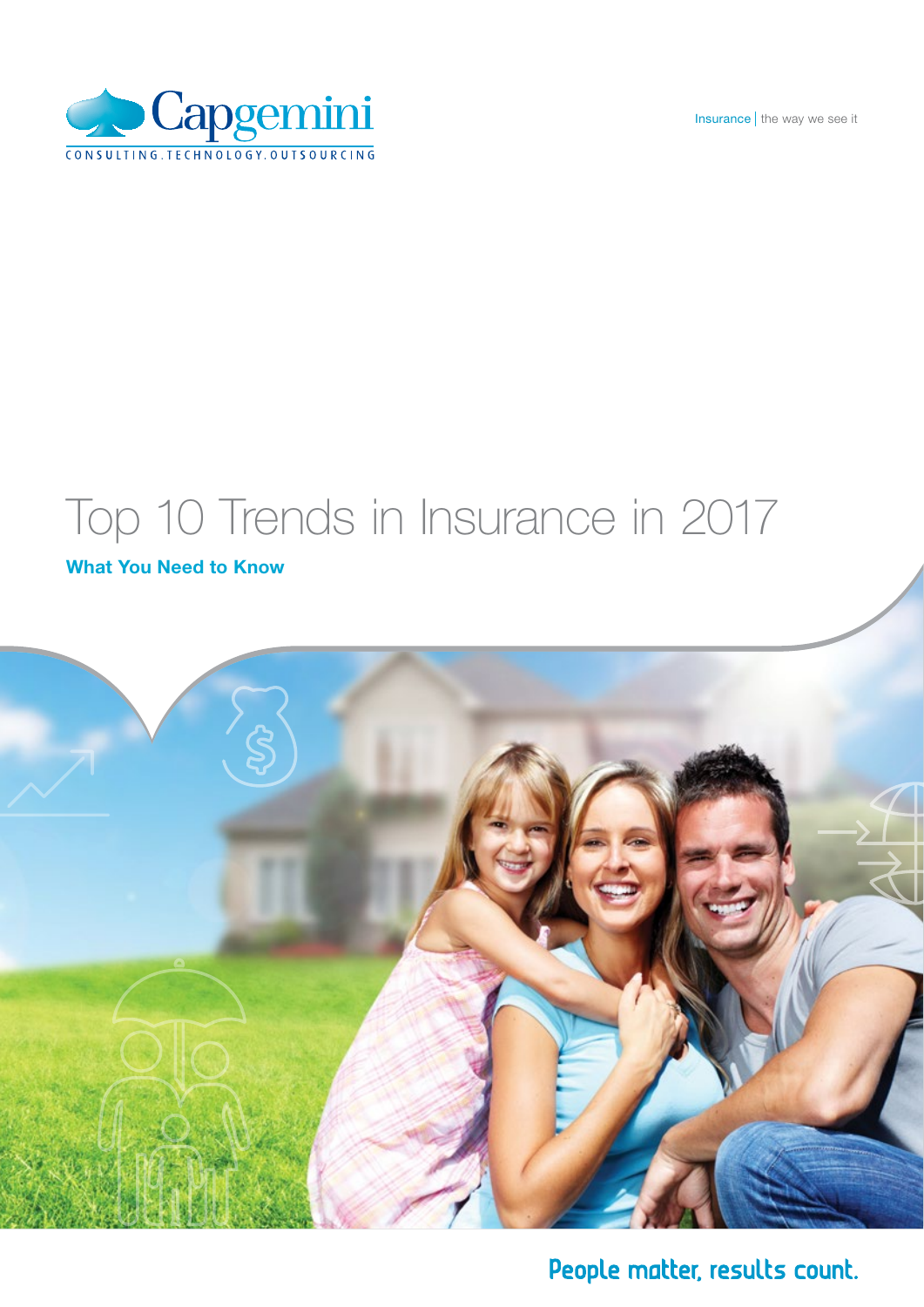# Table of Contents

### **[Introduction](#page-2-0)** 3 **Contract Contract Contract Contract Contract Contract Contract Contract Contract Contract Contract Contract Contract Contract Contract Contract Contract Contract Contract Contract Contract Contract Contra**

| Trend 01: Use of Automation and Artificial Intelligence in Insurance                                        | 4  |
|-------------------------------------------------------------------------------------------------------------|----|
| Trend 02: Insurance Distribution Is Being Redefined                                                         | 6  |
| Trend 03: Changing Market Dynamics due to Value Chain Disaggregation                                        | 8  |
| Trend 04: New Products for the Sharing Economy                                                              | 11 |
| Trend 05: Increasing Use of Digital and Mobile for Risk Management and<br><b>Better Customer Experience</b> | 13 |
| Trend 06: Use of Analytics for Improved Profitability and Customer Experience                               | 15 |
| Trend 07: Greater Use of Internet of Things (IoT) for Building Data and New Models                          | 17 |
| Trend 08: Increasing Use of Value-Added Services                                                            | 19 |
| Trend 09: Blockchain to Enable Streamlined Insurance Operations                                             | 22 |
| Trend 10: Greater Use of Augmented Reality in Insurance                                                     | 24 |
| <b>References</b>                                                                                           | 26 |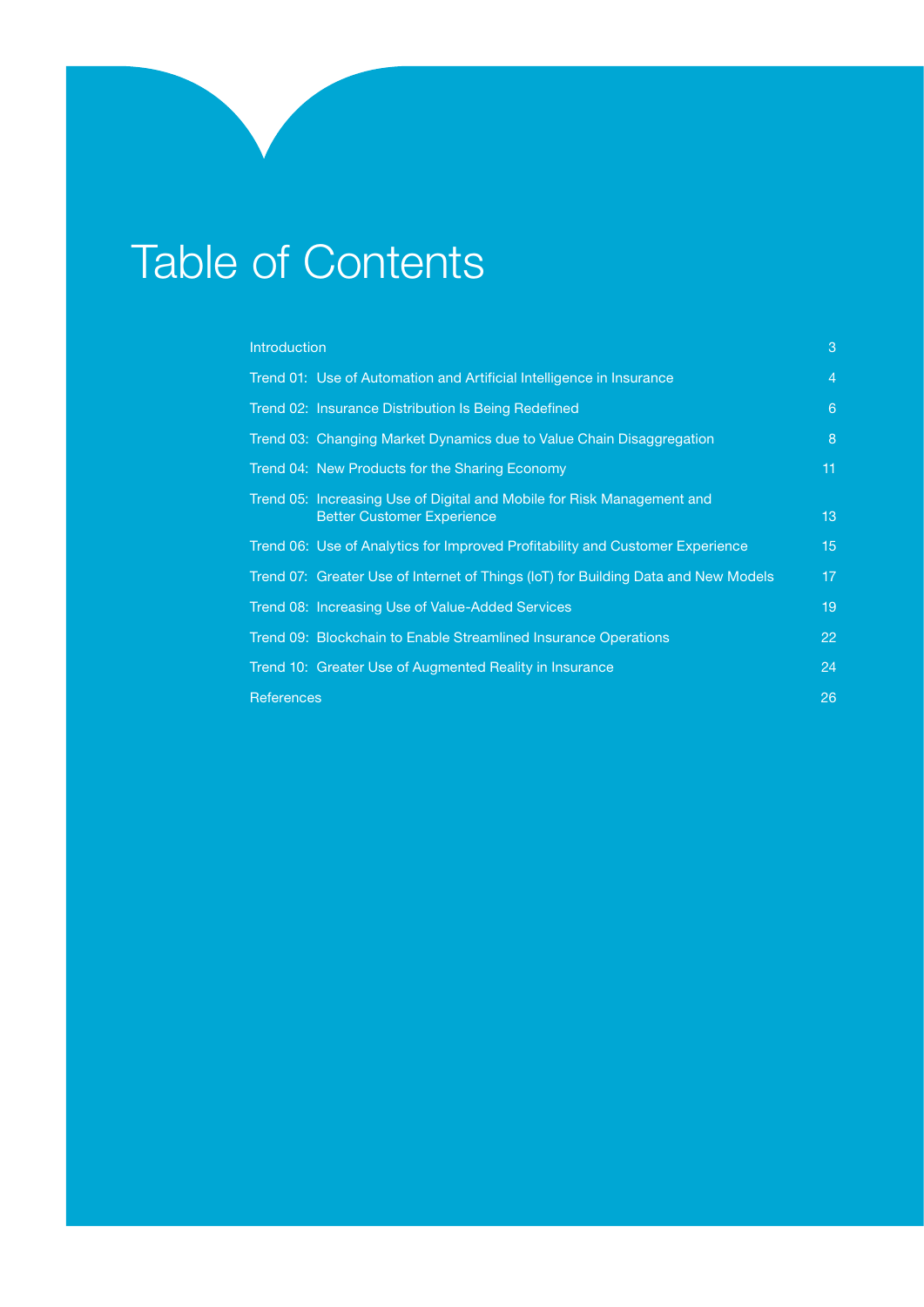## <span id="page-2-0"></span>**Introduction**



The insurance industry is witnessing a slow but certain evolution and the two key forces driving this are connected technologies and data analytics. The Internet of Things (IoT) has moved beyond hype to actual use cases being explored by insurers, especially in the smart home space. IoT and data analytics are slowly driving a shift toward a focus on proactive risk management and risk mitigation, even in personal lines. Mobile apps, especially, are being extensively leveraged by insurers across business lines to help customers better manage their health, lifestyle, or property, thus creating a win-win situation by enhancing customer experience as well as lowering claims costs.

Insurers' operating and business models are evolving, driven by trends such as a disaggregation of the insurance value chain, new product opportunities emerging from the sharing economy, and the trend of insurers providing value-added services as a means to differentiate their companies in a competitive market. Insurance distribution is being redefined by new technologies such as chatbots, digital tools that are creating greater market transparency and competition, and growth of direct channels in the small business market. The stream of new technologies finding applications in the insurance industry is also increasing every day. Blockchain, Artificial Intelligence (AI) and Robotic Process Automation (RPA) are some of the key areas that have significant potential to streamline insurers' operations while enhancing customer experience. Likewise, augmented reality is being explored for applications beyond marketing in insurance.

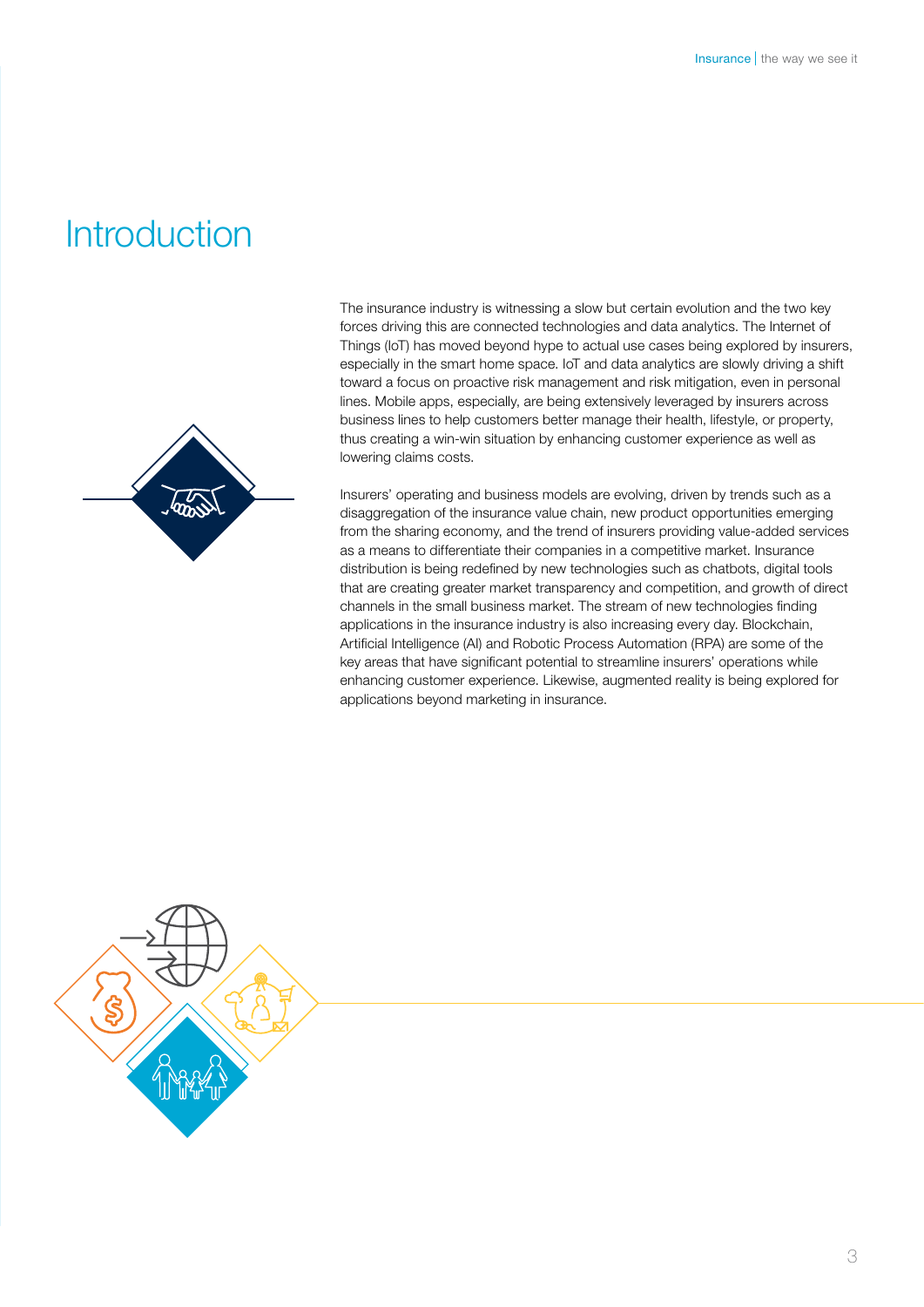## <span id="page-3-0"></span>Trend 01: Use of Automation and Artificial Intelligence in Insurance

*Insurers are increasingly exploring automation of business processes across the value chain and developing Artificial Intelligence (AI) applications such as robo-advisors*

### **Background**

- For years, insurers have been automating various business processes that are repetitive and require less decision-making skills across the value chain
- Industry focus is shifting toward exploring automation of more complex and risky processes
- Back-office tasks are automated by various techniques such as artificial intelligence, machine learning, computer vision, and natural language classification, and property assessment is automated using drones

## Key Drivers

- Emerging technologies such as artificial intelligence and machine learning provide scope for intelligent automation
- The huge volumes of data generated by IoT and wearables require intelligent automation for analysis
- Property assessment and claims estimation can be done quickly and efficiently using drones
- Automation will reduce the cost of operations and process time

## Trend Overview

- With the rise of intelligent systems, insurers have started automating more complex processes:
	- For years, only simple processes that require low decision-making skills such as data entry, compliance checks, standard customer communications, and managing rule-based decisions, were automated
	- With the emergence of intelligent systems, insurers are exploring the automation of property assessment, receiving customer insights, personalized customer interactions, fraud detection, and claims verification and processing
- Property and Casualty (P&C) insurers have started employing drones for automated property assessment and claims processing:
	- Aerial digital images captured by drones help in quicker and more accurate property assessment
	- Drones are also helpful where property assessment becomes risky, such as roof tops of taller buildings, and properties that are not easily accessible by humans
	- Drones are employed to assess property damage during a catastrophe and initiate claims processing in a shorter span of time
	- Four insurance companies, including AIG and USAA, have received Federal Aviation Administration approval for testing drones for commercial purposes<sup>1</sup>

<sup>1</sup> "Insurers Flying High", Steve Yahn, *Risk & Insurance*, April 16, 2015, accessed October 2016 at <http://www.riskandinsurance.com/insurers-flying-high/>

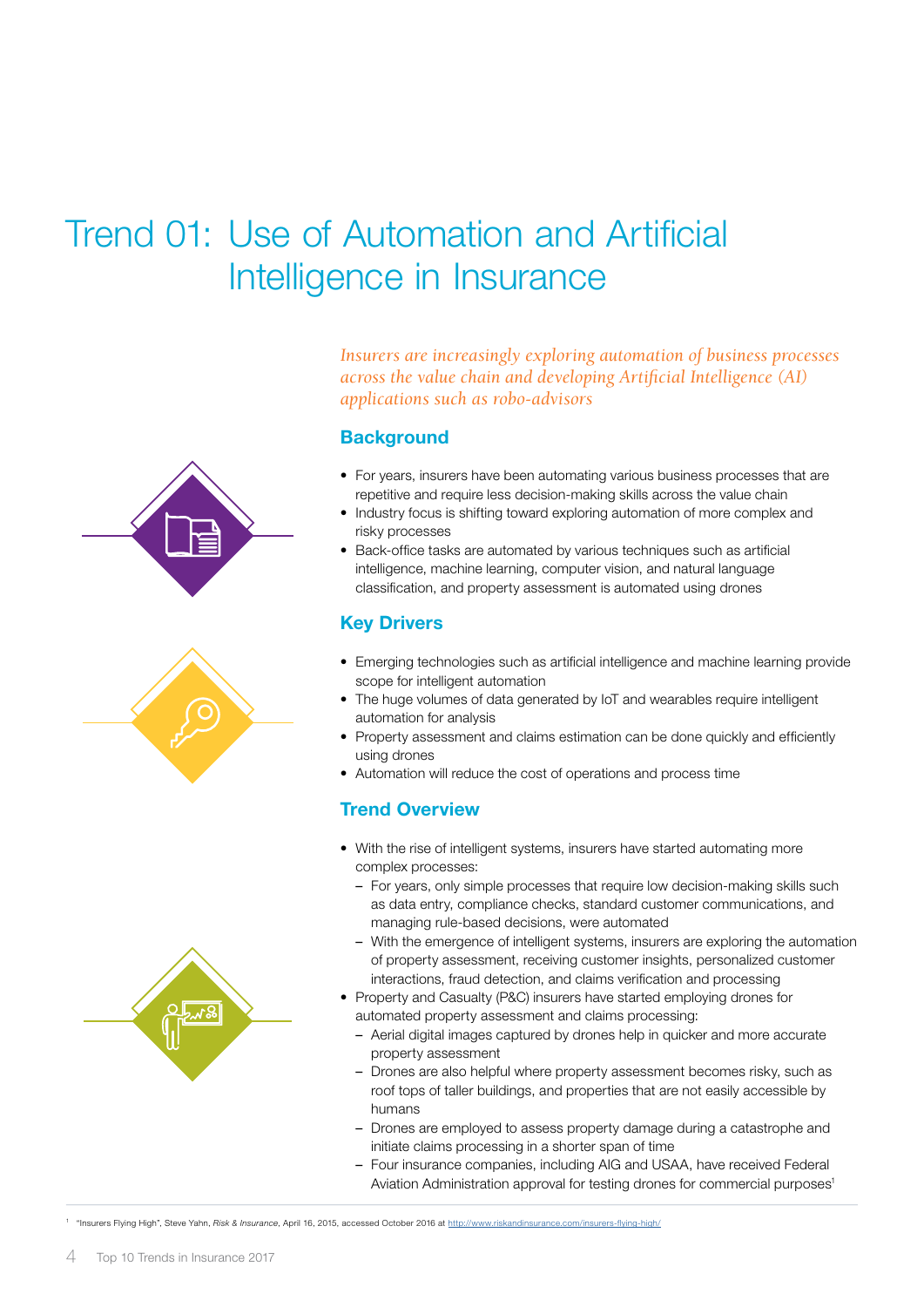- Personalized customer interactions, such as chatbots, resolve customer queries with man-machine interactions (chatbots are discussed in detail in Trend 02: Insurance Distribution Is Being Redefined)
- The sources to tap customer data are increasing at a faster pace and customer insights from this large volume of data can be generated only by using advanced analytics and machine learning techniques:
	- Life and health insurance companies rely upon machine learning to generate insights from the near real-time data from wearable devices
- Better customer insights are generated by analyzing large volumes of data from various sources including social media, by leveraging artificial intelligence techniques
- Artificial intelligence can also be used in fraud detection, as data from a greater number of sources can be used for analysis as a result of improved data processing and self-learning capabilities

#### Exhibit 1: Automation of Business Processes across the Value Chain

| Quote                                                                                                                                                               | <b>Policy</b>                                                                                                     | <b>Policy</b>                                                                                                            | <b>Claims</b>                                                                                                                               |
|---------------------------------------------------------------------------------------------------------------------------------------------------------------------|-------------------------------------------------------------------------------------------------------------------|--------------------------------------------------------------------------------------------------------------------------|---------------------------------------------------------------------------------------------------------------------------------------------|
| Gathering                                                                                                                                                           | <b>Acquisition</b>                                                                                                | <b>Servicing</b>                                                                                                         | <b>Servicing</b>                                                                                                                            |
| Automation of price<br>٠<br>estimates using<br>pre-defined rules<br>Automated price<br>٠.<br>estimates can be<br>accessed by the<br>customer via online<br>& mobile | • Data entry and<br>compliance check of<br>customers at registration<br>• Documentation of<br>insurance contracts | - Tracking premium<br>payments and sending<br>automated reminders<br>• Handling queries/<br>complaints from<br>customers | Claims notification and<br>п.<br>verification process<br>Compliance check and<br>tracking claims status<br>Handling value-added<br>services |

Source: Capgemini Financial Services Analysis, 2016



- A wide range of back-office functions can be automated (see Exhibit 1) allowing a firm to focus on improving front-office services
- Customer experience can be enhanced with quicker, transparent, and error-free transactions
- Automation and AI can provide insurers with more advanced processing capabilities, as well as lower costs through streamlined operations
- Firms should enhance their technology infrastructure and skill set to implement various automation techniques
- Firms should also standardize data across the value chain, so that various automation systems can communicate seamlessly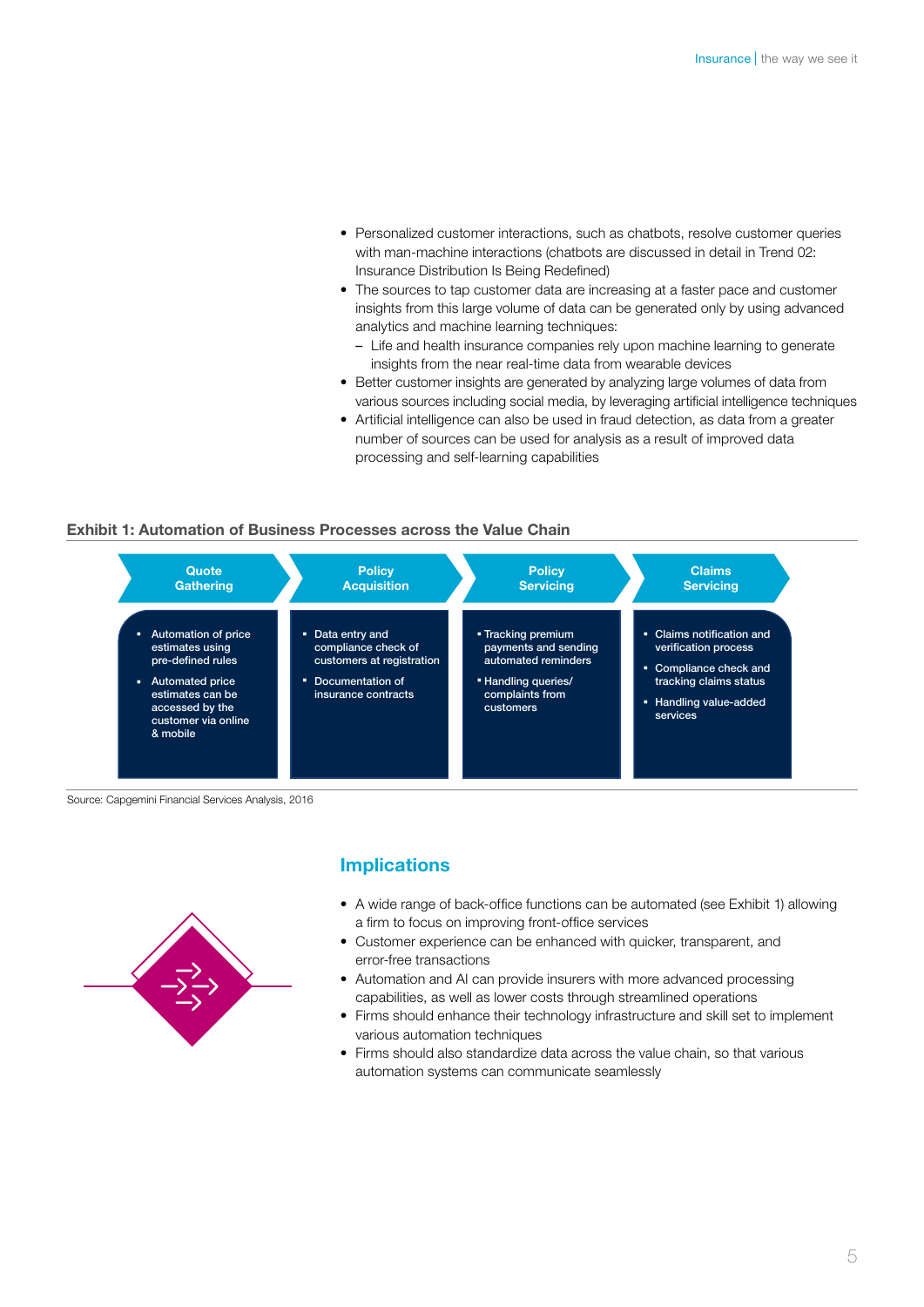## <span id="page-5-0"></span>Trend 02: Insurance Distribution Is Being **Redefined**





*Insurance distribution is being redefined due to tools creating greater market transparency and new channels such as direct small business insurance and chatbots*

### **Background**

- The new channels of insurance distribution such as online research platforms and chatbots are growing fast and are disrupting insurance distribution systems
- There is also an increase in the number of direct channels and online comparison tools for the small business insurance market

### **Key Drivers**

- The key driver for the growth of direct small business insurance is their ability to distribute insurance policies in a cost-effective manner, as it combines various risks of the small business, to a large audience pool
- Chatbots use artificial intelligence to deploy distribution and claims servicing to provide superior customer service, demonstrating the potential to replace human agents

### Trend Overview

- The new direct distribution channels and online comparison platforms for direct small business insurance are likely to ramp up over the next few years similar to the trend in personal lines:
	- Direct channels are slowly gaining popularity in the small business market
	- Allstate has debuted a hi-tech business insurance quoting platform which allows small business owners to buy a policy in about five minutes and it is expected to boost their online direct sales<sup>2</sup>
	- Examples from InsurTech include Gather, a P2P insurance platform for small businesses that empowers business communities to self-insure and coverage is offered through a captive which is owned by the businesses it insures<sup>3</sup>
	- Other InsurTech firms include Next Insurance which provides an online solution for small business owners and CoverWallet which aims to leverage data, design, and technology to provide a better experience to more than an estimated 20 million underserved small businesses in the United States<sup>4</sup>

<sup>3</sup> "80 Hottest InsuranceTech Companies Shaking up the Trillion-Dollar Insurance Industry", Sofia, Let's Talk Payments, March 9, 2016, accessed November 2016 at https://letstalkpayments.com/80-hottest-insurancetech-companies-shaking-up-the-trillion-dollar-insuran

<sup>2</sup> Could Allstate's '5 Minute' Small Business Policy Transform Commercial Lines Sales?", Andrew G. Simpson, Insurance Journal, October 19, 2016, accessed November 2016 at <http://www.insurancejournal.com/news/national/2016/10/19/429725.htm>

<sup>4</sup> "2 Instech Startups Target Small Business Insurance Market", Andrew G. Simpson, Insurance Journal, March 15, 2016, accessed November 2016 at <http://www.insurancejournal.com/news/national/2016/03/15/401799.htm>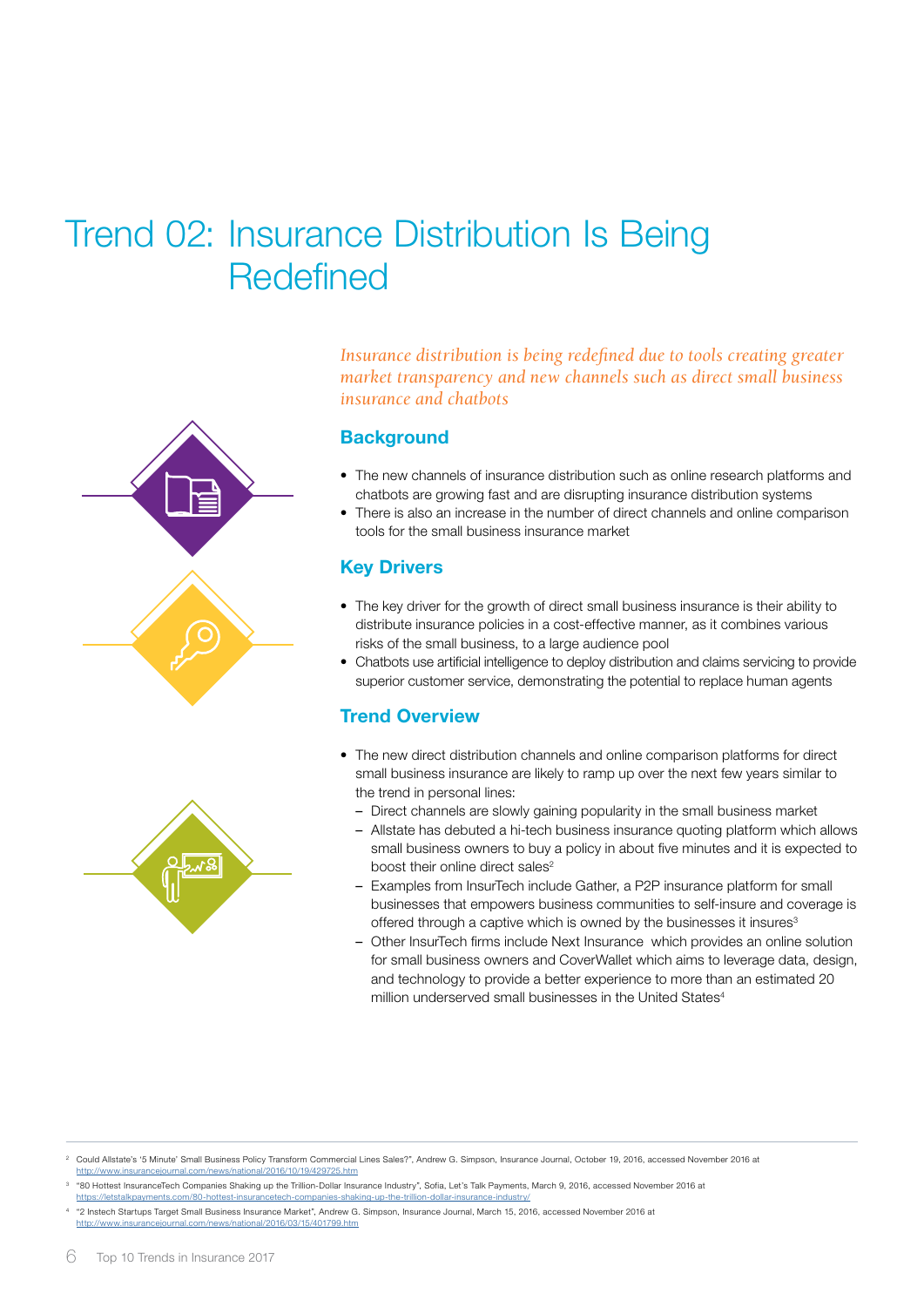

### Exhibit 2: New Insurance Distribution Channels

Source: Capgemini Financial Services Analysis, 2016

- Chatbot is a computer software program that can communicate with humans using artificial intelligence—the technology has evolved to the extent that customers do not even realize they are talking to a computer program:
	- Insurers such as Allianz (Allie), Link4 (Magda), RBC (Arbie), NN (Nienke), Credit Agricole (Marc) have introduced chatbots to provide human-like experience to their customers while attaining greater cost benefits in customer servicing<sup>5</sup>

## Implications

- Online insurance sales may increase in future with commercial lines such as small business insurance contributing to the overall sales due to the growth in direct channels in these lines
- Insurance customers will be benefitted with the changing market dynamics and increase in market transparency due to the proliferation of online research tools
- Chatbots can help insurers reduce their costs and provide superior experience to customers



<sup>5</sup> "Chatbot & The Rise of the Automated Insurance Agent", Rick Huckstep, The Digital Insurer, April 27, 2016, accessed October 2016 at http://www.the-digital-insurer.com/blog/insurtech-the-rise-of-the-automated-insurance-agent-aka-the-insurtech-chatbot/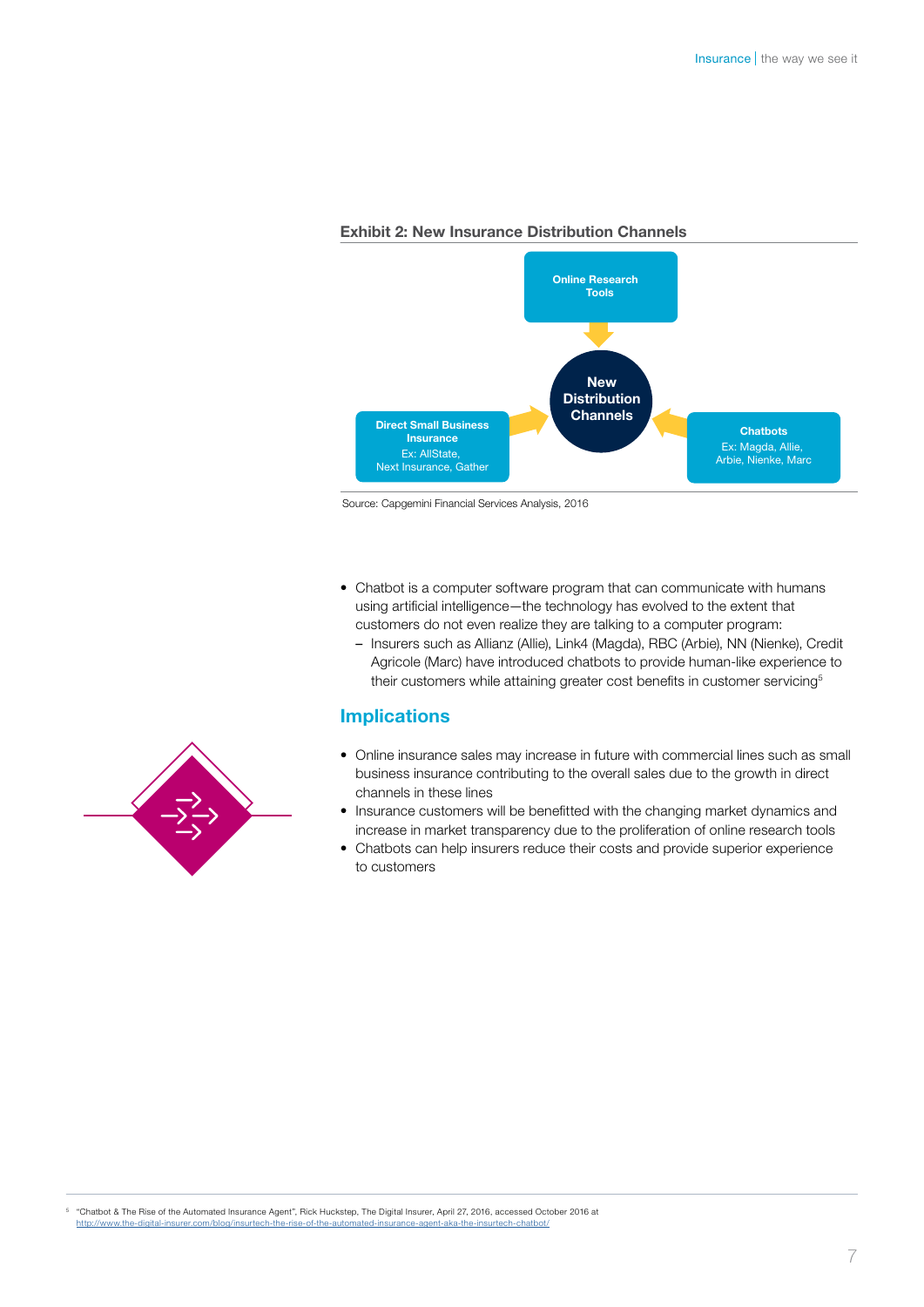## <span id="page-7-0"></span>Trend 03: Changing Market Dynamics due to Value Chain Disaggregation

*Value chain disaggregation is creating new InsurTech partnership opportunities and a greater need for customer engagement* 

## **Background**

- Value chain disaggregation refers to the emergence of firms that offer products and services only for specific parts of the insurance value chain
- This creates a fragmented value chain where customers may interact with multiple players as opposed to interacting with a single vertically integrated player

## **Key Drivers**

- The key drivers for value chain disaggregation include:
	- The emergence of numerous InsurTech firms with innovative offerings for specific functionalities or parts of the value chain
	- Customer demand for greater transparency, convenience, and personalization, leading to popularity of platforms that aggregate information from multiple insurance firms
	- The ease provided by a Plug-and-Play system for exploring new technology capabilities, especially for incumbent firms restrained by legacy systems and processes

## Trend Overview

- A range of firms are emerging who provide innovative offerings for specific parts of the insurance value chain
- While many of these are geared towards providing a customer interface with a unique value proposition, some firms provide specialized analytics-based software solutions to insurers
- The **Distribution** portion of the insurance value chain is seeing the entry of marketplace platforms that create an additional intermediate layer between insurers and customers:
	- Insurify provides smarter, easier car insurance comparison and gives customers customized suggestions and recommendations based on their unique needs and preferences by using artificial intelligence
	- Cover provides a mobile-first solution to quickly and easily get a price quote for insurance coverage—using the Cover app for iOS or Android, users simply take a photo of the property they want insured
	- PolicyGenius is an online insurance platform—through its highly tailored Insurance Checkup™, users can discover their coverage gaps and read about solutions for their exact needs
	- Friendsurance enables customers to form social networks that pool premiums together and the pooled premiums are used to pay the deductible portion of the claims expense

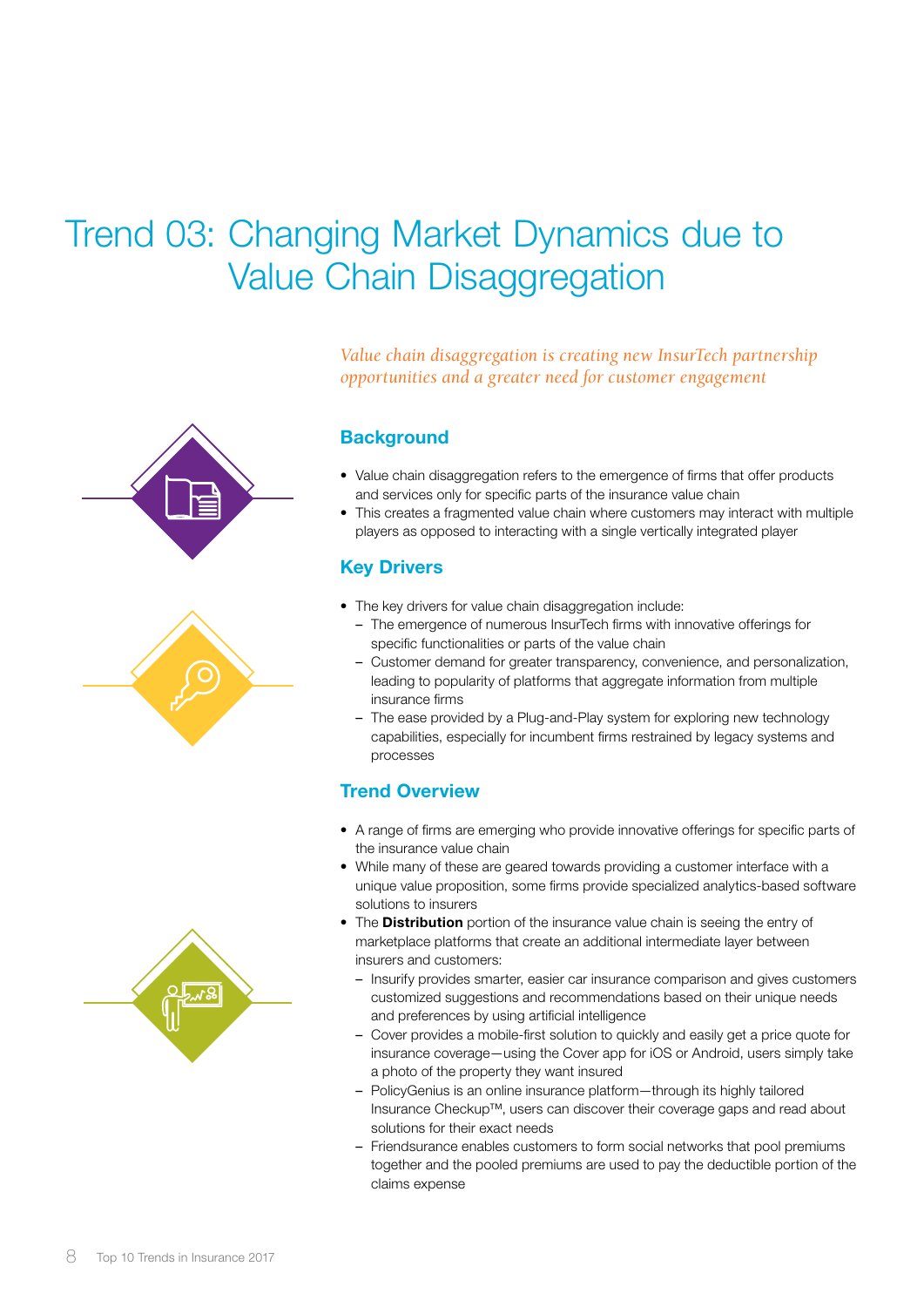

#### Exhibit 3: InsurTech Players in Insurance Value Chain

Source: Capgemini Financial Services Analysis, 2016

- In **Underwriting**, firms are developing specific solutions that can be used by carriers for improving their underwriting performance:
	- Force Diagnostics is focused on using a combination of science and a streamlined customer-centric process to transform health and wellness screening for life insurance
	- Sureify provides insurers with the Lifetime Platform which is a cloud-based insurance platform for insurers to configure their products and engage with users through multiple channels such as web, mobile, and other connected devices
	- Praedicat provides multiple tools for underwriting by drawing information from scientific literature for emerging risk identification, underwriting, and management of risk
	- FirstBest Systems' Underwriting Management System (FirstBest UMS®) provides an underwriting workstation that consolidates tools, risk information, and third-party data and reports to enable faster risk assessment decisions for underwriters and producers
- In Policy Servicing, firms are offering apps that provide customers a consolidated view of all their policies or assets and enable specific functionalities such as premium payments:
	- Acceptmail provides a web-based payment tool that allows users to pay their premiums online, allowing users to set up automatic payments and schedule their payments for frequent, recurring bills
	- Brolly and FinanceFox provide apps that enable users to view and manage all their policies in a single application and also provide recommendations on missing coverage
	- Trov's app allows customers to organize information on their assets and back the information up to the cloud so as to be accessed whenever required
- In the **Claims** portion of the value chain, specialized offerings include claims reporting apps for customers and claims handling or fraud detection software for insurers:
	- Claim Di is a mobile app that connects drivers with their car insurance companies. In case of an accident or need for roadside assistance, a customer can simply use the Claim Di app to notify the insurance company, document the accident, and get a surveyor to the site immediately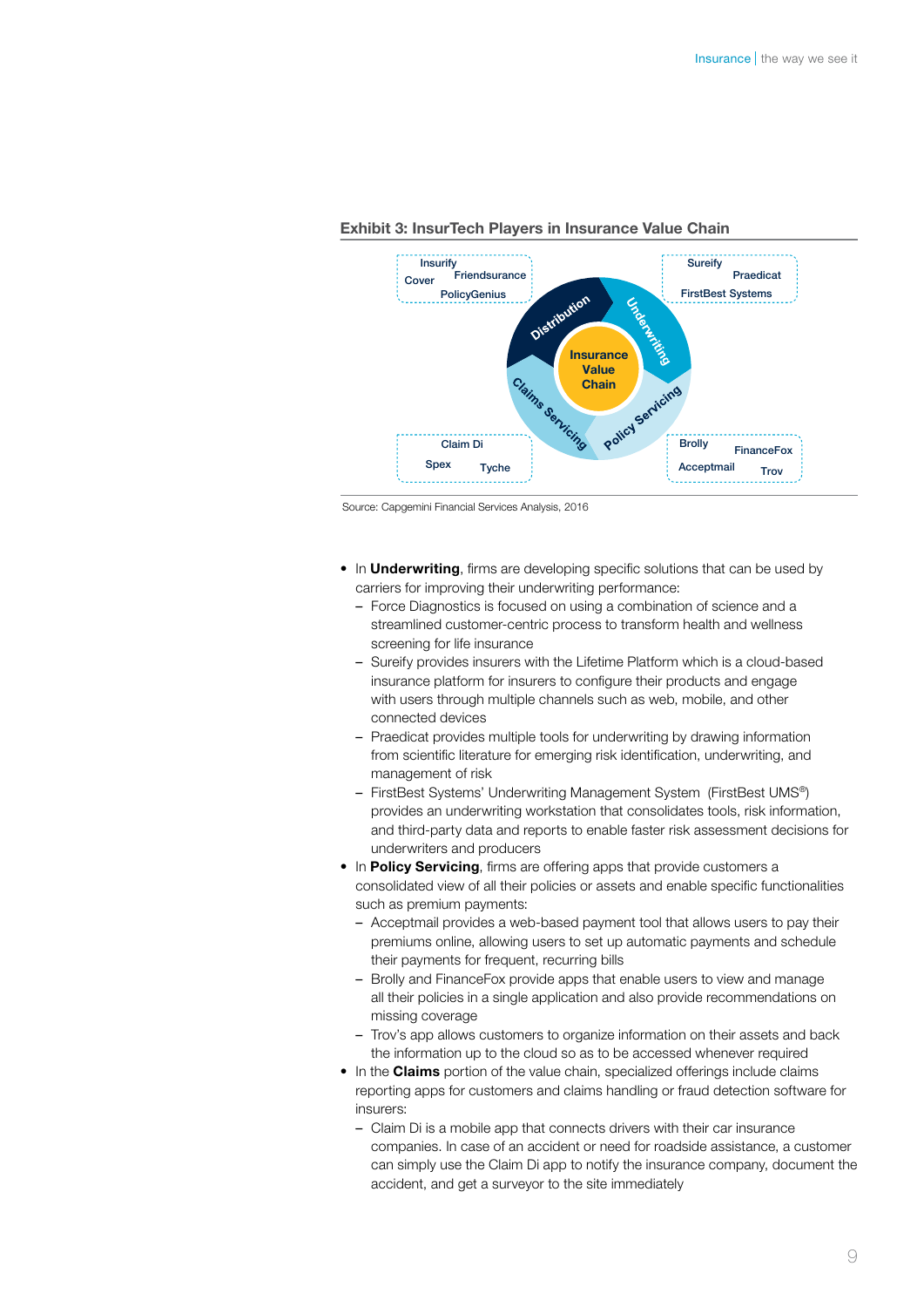- Spex provides tools to capture and document claims inspections and access claims data, thus making claims handling more efficient for field representatives and customers alike
- Tyche helps insurers manage disputed claims by aggregating data from various sources to build predictive models and insights into legal risk
- Shift Technology uses artificial intelligence for claims fraud detection and also recommends on steps to investigate a specific claim

- As the insurance value chain disaggregates, customers may shift to aggregated onestop platforms to buy and manage their policies, thus leading to lesser control on the customer relationship for insurers
- This has the potential to dilute brand loyalty and increase competition, driving a need for greater focus on customer retention through innovative engagement
- The new ecosystem of players makes it imperative for insurers to develop the right partnerships and integrate with multiple partners
- It also offers insurers opportunities to explore new capabilities without making large in-house investments or being restrained by legacy systems
- The trend of value chain disaggregation may lead to more focused specialization by insurers on their core competencies while outsourcing other activities



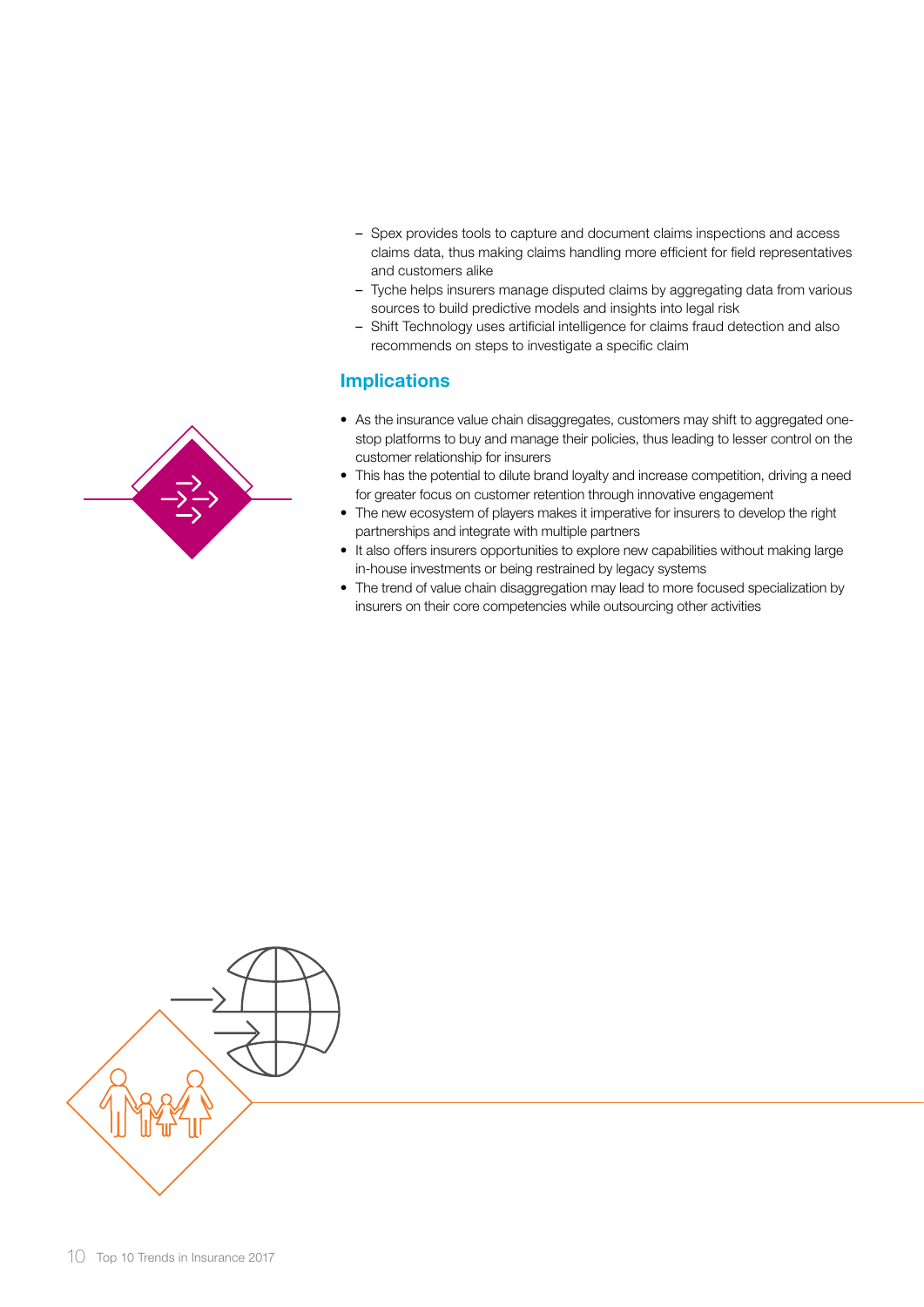## <span id="page-10-0"></span>Trend 04: New Products for the Sharing Economy





*New products are being designed by insurers that cater to the unique needs emerging from the sharing economy*

## **Background**

- The sharing economy is an economic system where users source assets or services as per need from a common set of providers and essentially, share the underlying assets with other users
- For example, companies such as Uber and Zipcar enable ride sharing, whereas companies such as AirBnB provide an online marketplace to match hosts and guests for short-term accommodation
- The sharing economy has emerged as a fallout of the platform economy and is driven by increasingly dynamic customer lifestyles

## Key Drivers

- The shift toward a sharing economy is bringing forth many complex situations that are typically excluded or not accounted for in traditional insurance products
- Insurers can tap this sizeable and growing market by designing products that cater to the unique needs of the sharing economy

## Trend Overview

- Insurers are increasingly exploring development of new products for the sharing economy
- In auto insurance, insurers are partnering with ride-sharing companies such as Uber and Lyft to offer ride-sharing coverage:
	- For example, MetLife has partnered with Lyft to provide an endorsement that offers coverage for drivers and passengers at every stage of the trip: while the driver is waiting for a passenger request, is en route to pick up a passenger, and during the trip with the passenger
	- The premiums for this will vary based on the mileage driven
	- Similarly, Metromile has partnered with Uber to provide variably priced, payper-mile auto insurance for Uber drivers. It has integrated its platform with Uber through the Metronome device that can be plugged into the On-board Diagnostic Port (OBD-II port) of the driver's car and this helps the insurer measure the miles driven on a more granular basis
	- Last year, Allstate also launched its Ride for Hire endorsement to address the gaps between the customer's personal auto policy and the Transportation Network Company's commercial coverage
- When it comes to home insurance, there is greater interest by a range of startups such as SafelyStay, SafeShare, Slice, Bungalow, and Peers:
	- A recent entrant in this space is Slice, which has launched its homeshare insurance product for the users of homesharing platforms such as AirBnB and HomeAway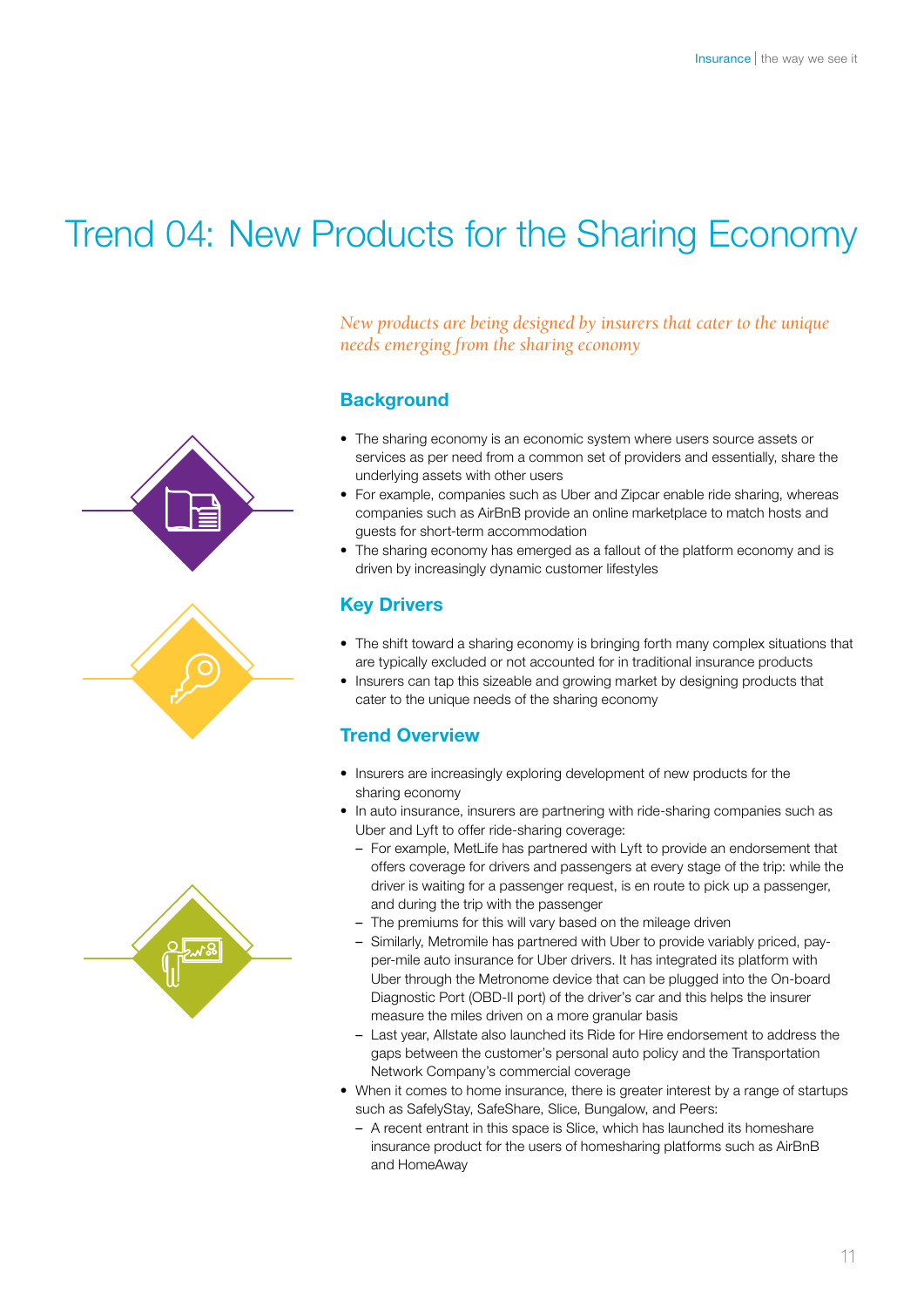- Slice's smartphone app allows the user to purchase a policy on a pay-per-use basis and it has designed the claims process to be more transparent, intuitive, and easy for customers
- Slice has partnered with Munich Re for its products, supplying the technology platform that includes automated underwriting rules
- An innovative product in this regard that applies the blockchain technology for providing products for the sharing economy is by SafeShare:
	- SafeShare has launched the first blockchain-based insurance product catering specifically to the sharing economy
	- SafeShare's solution uses the blockchain technology created by Z/Yen Group to confirm counter-party obligations and its product is underwritten by Lloyd's of London
	- The blockchain technology utilizes a timestamping MetroGnomo to validate claims and helps the company offer its insurance products to customers in realtime while maintaining a history of insured transactions
	- The firm has partnered with Vrumi, a firm for the sharing economy that connects homeowners with professionals seeking office space and allows them to rent out extra rooms
	- $-$  Additionally, it also offers a 24-hour claims service helpline $6$

- As the sharing economy provides opportunities to extend insurance coverage to include new situations, it provides an additional revenue stream for insurers
- To cover the new types of risks emerging from the sharing economy, insurers will have to plan their risk assessment and underwriting models in the absence of historical data
- As the sharing economy involves the need for insurance coverage for specific and shorter durations, the nature of products will shift to provide insurance on an on-demand basis
- Insurers will thus be required to build their data and technology capabilities and also develop more agile operating models in order to implement dynamic, on-demand products



<sup>6</sup> "SafeShare – Blockchain Based Insurance Solution for Startups", The Digital Insurer, accessed October 2016 at <http://www.the-digital-insurer.com/dia/safeshare-blockchain-based-insurance-solution-startups/>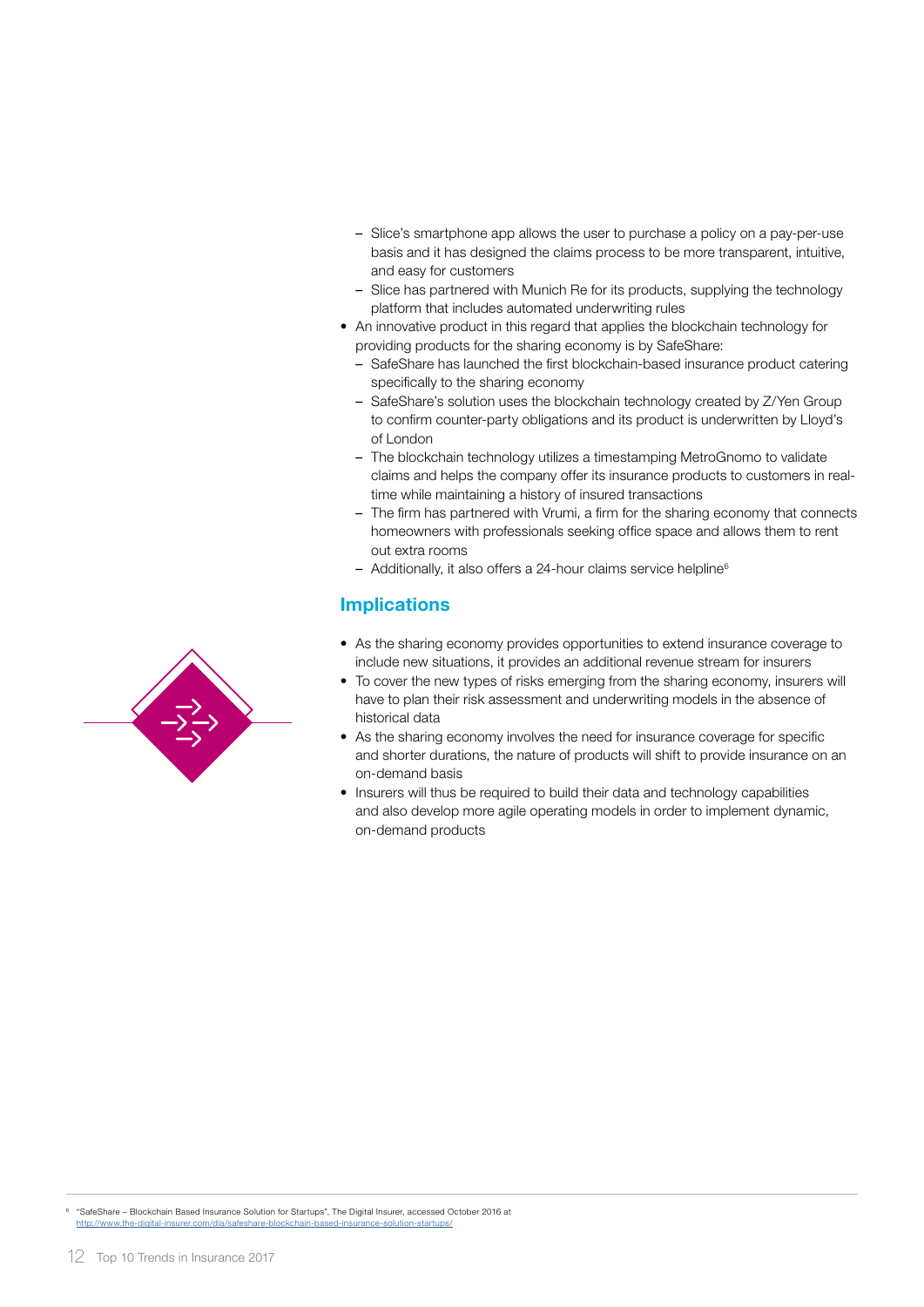## <span id="page-12-0"></span>Trend 05: Increasing Use of Digital and Mobile for Risk Management and Better Customer Experience

*The insurance industry is increasingly leveraging digital and mobile technologies to enhance their risk management capabilities and improve customer experience*

## **Background**

- Global sales of smartphones to end users totaled 349 million units in the first quarter of 2016, a 3.9 percent increase over the same period in 2015, according to Gartner, Inc.<sup>7</sup>
- Customers are now more keen on getting benefits from insurers based on the personal information shared by them through the latest gadgets and apps
- Digital and mobile technologies are playing a very crucial role in speedily tapping the right mobile application solutions and development tools that can help insures to gain a competitive head start

## Key Drivers

- Need for enhancing customer experience as a critical means to improve customer acquisition and retention
- Increased ability of insurers to proactively mitigate risks due to connected devices and analytics
- Fast-growing demand or increasing popularity of smartphones, as well as new lifestyle management apps and products

## Trend Overview

- The life insurance industry is witnessing a transformation as InsurTech firms are now providing main stream innovative products and services to enhance customer experience:
	- Haven Life is an online provider of term life insurance which relies on computers to make a quick decision on policies up to \$1.0 million through online questionnaire, state motor-vehicle records, prescription-drug histories, and various other data sources
	- BIMA is again a leading example of mobile delivered insurance in emerging markets whose customer base is now around 7 million and spreading across eight countries
	- Ladder is redefining customer experience with life insurance purchase by using latest technology to streamline the purchase process and offer coverage in a matter of minutes
- The health insurance industry is especially witnessing a range of mobile apps that enable insurers to proactively mitigate risks while helping customers manage their health:





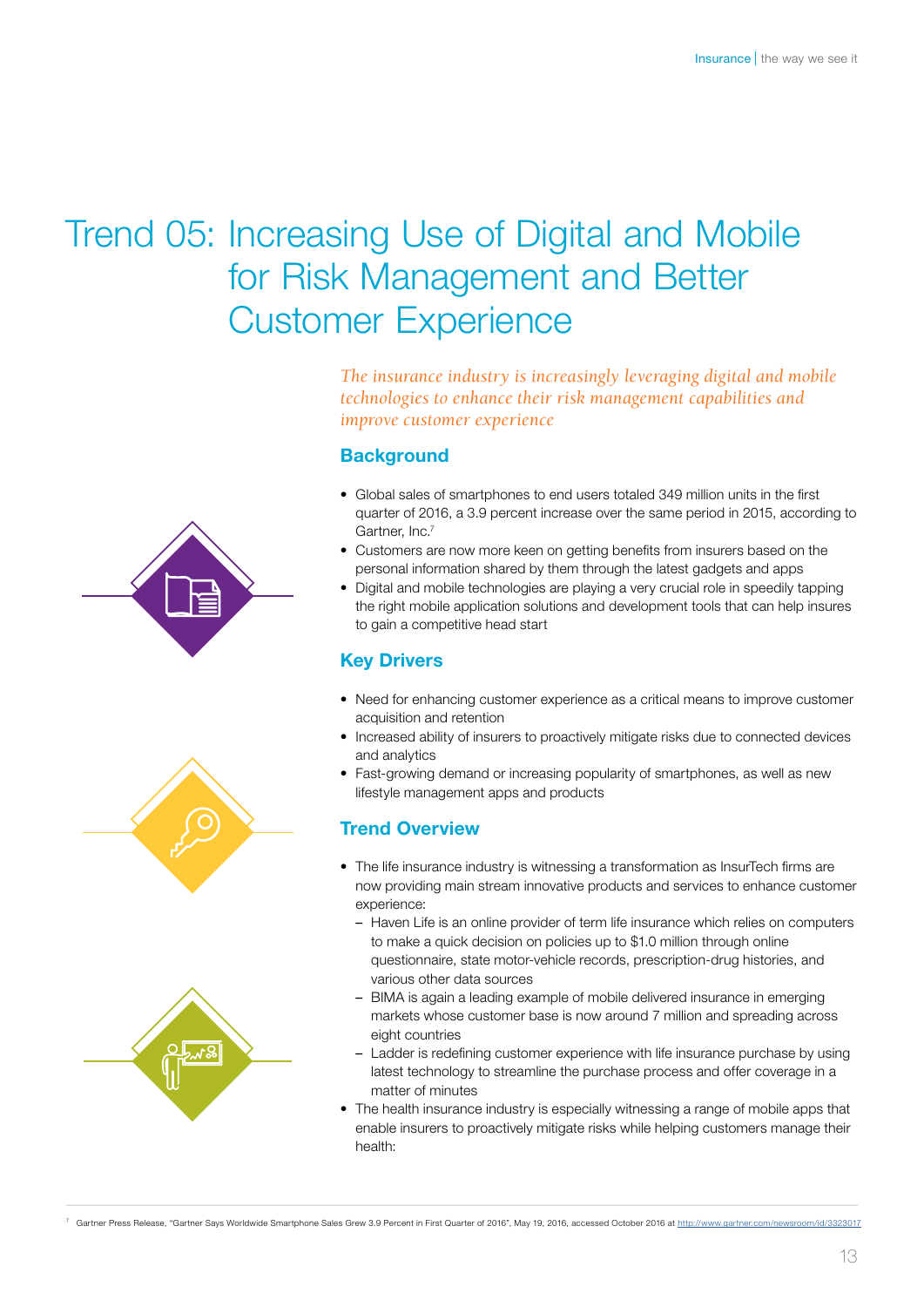



Source: Capgemini Financial Services Analysis, 2016

- Gamification apps such as QuitNow! and Kwit are designed to help patients control their smoking through self-reports of cigarette use
- Customer adherence apps help customers to regularly follow their medication and treatments through reminders and games. For example, Reflexion Health's product, The Vera System, aims to increase a patient's adherence to their physical therapy exercises by coaching patients through their exercises and the system sends performance data and other information back to the clinicians for review
- Insurers can also implement chronic disease management through wearable devices. For instance, Cigna has partnered with BodyMedia to use their armband tracker for diabetes prevention and management
- UnitedHealthcare has developed a pilot project named ScriptHub Plus wherein once a patient gets their medication from physician, the app will help the them in getting the prices for the drugs under the patient's insurance plan at the location requested
- In P&C insurance, insurers are using mobile apps to assist customers or to enable them to improve safety:
	- State Farm's Driver Feedback™ app evaluates customer's driving behavior from the phone's accelerometer and shares tips to improve driving habits
	- Allstate's Good Hands Rescue® mobile app uses GPS data from the customer's phone to quickly mobilize a service provider for their assistance

- Today, insurers are providing online tools/apps that help gain better customer insights which in return help them in proving better products and services resulting in enhancing overall customer experience
- The various tools result in more accurate premium pricing and lower claims costs through mitigating risk or calculating the risk more precisely
- Customers are now able to manage their risk well such as through usage based insurance wherein they understand their driving pattern which helps them in deciding the correct policy for them as well as paying as per their driving
- Also, the wellness incentives and behavioral tools help customers to maintain a better lifestyle, further lowering risk and improving satisfaction level

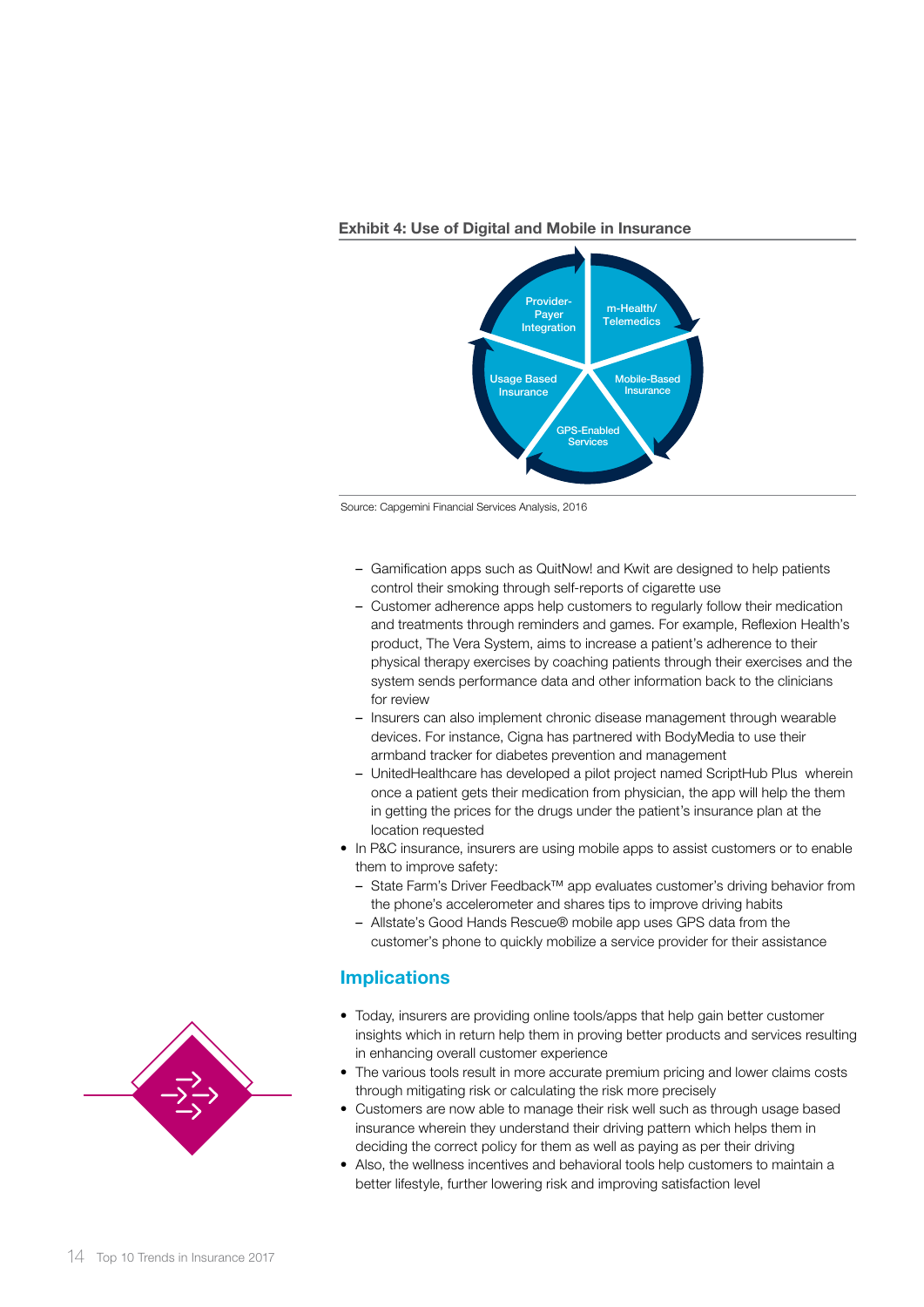## <span id="page-14-0"></span>Trend 06: Use of Analytics for Improved Profitability and Customer Experience

*Advanced data analytics is being leveraged by insurers for driving profitability and enhancing customer experience*

## **Background**

- With exponentially greater data availability and advancements in analytical capabilities, insurers are able to achieve better risk management and greater control on profitability by leveraging data to:
	- Offer proactive risk mitigation by identifying and prioritizing risks
	- Identify new risk rating factors for more accurate risk assessment and premium pricing
	- Conduct a more granular analysis of underwriting loss and claims fraud to secure greater profitability
- Analytics is also being leveraged by insurers to obtain a more granular understanding of their customers so as to personalize products and services

## Key Drivers

- Availability of exponentially higher volume of data through unstructured sources such as social media and real-time data through connected devices
- Sophisticated statistical modeling techniques
- Availability of parallel computing power

## Trend Overview

- While data analytics has always been on insurers' radar due to its multiple benefits, the use of analytics is extending to more areas of the insurance business
- Insurers are using data analytics across the value chain for better risk management to drive greater profitability, as well as to enhance customer experience

#### • Claims:

- Insurers can apply a combination of techniques such as business rules, predictive modeling, text mining, database searches, and exception reporting for better fraud analytics
- They can also use analytics for recovery optimization, settlement optimization to estimate claims and assign them to the right resource, and litigation optimization

#### • Insight-Driven Strategies:

- Analytics can help insurers plan more advanced risk mitigation strategies than is done presently
- For example, insurers can monitor routes on real-time basis and warn drivers about poor road conditions or dangerous turns in the road
- Insurers can monitor weather conditions and warn customers in advance so that they can plan their travel accordingly
- Over time, the data gathered can be used to identify high-level risk trends such as the most common reasons for claims in a particular product line which can then be used to mitigate those causes and improve the underwriting loss ratio



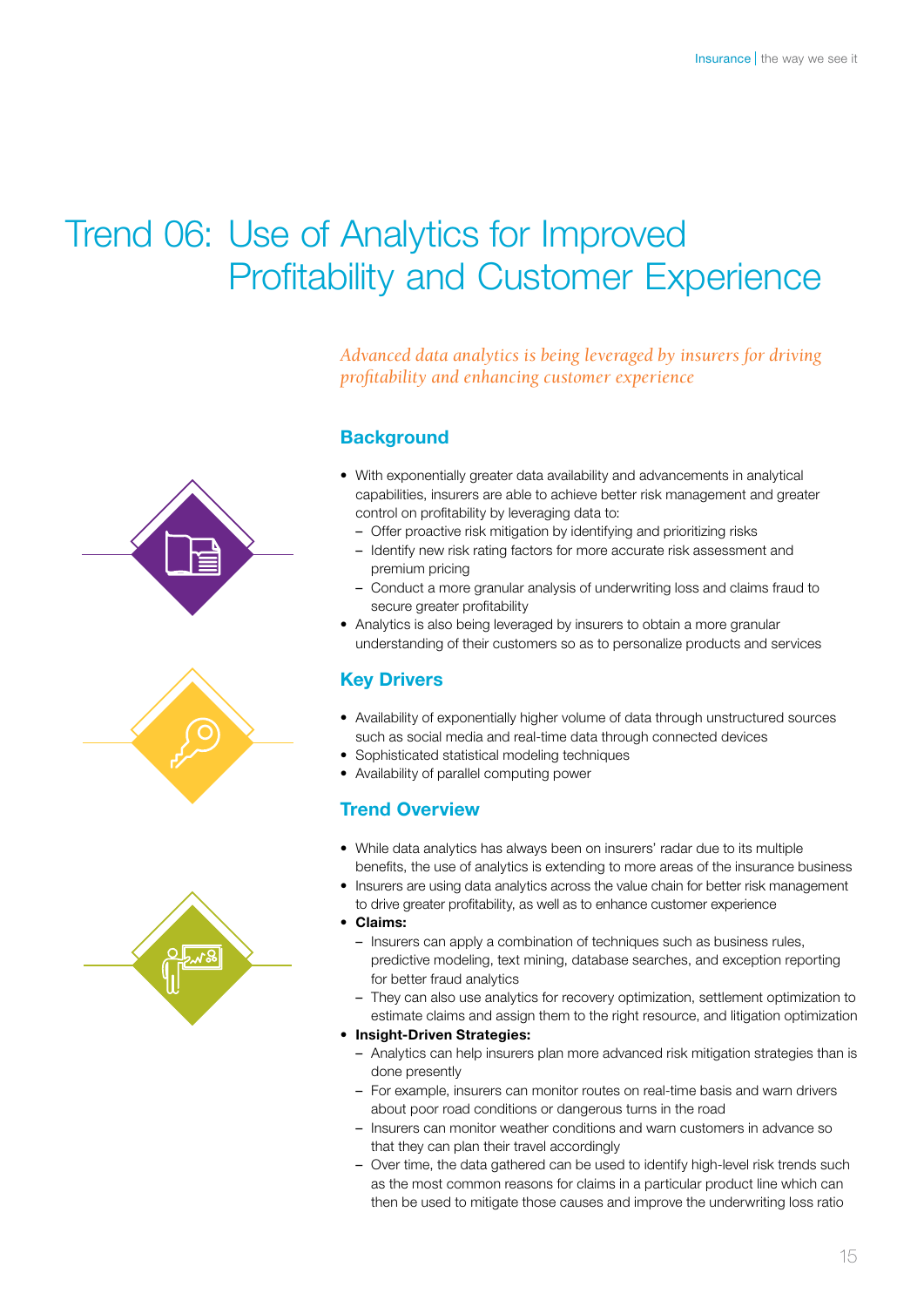#### • Enhancing Customer Experience:

- Analytics can be used by insurers to develop personalized offerings based on their understanding of customer needs and preferences from behavioral data; for example, based on insights from the behavioral data of its mobile app users, Progressive identified that its customers wanted to be able to purchase insurance on the app itself and developed an offering for the same
- Insurers can empower their agents with insightful tools that enable agents to offer more personalized service; for example, the MetLife Wall provides the insurer's service representatives a 360-degree view of the customer by sourcing data from more than 70 legacy systems

#### Exhibit 5: Big Data Analytics across Insurance Value Chain



Source: Capgemini Financial Services Analysis, 2016



- Big Data analytics reduces the length of underwriting cycles and the claims lifecycle by providing real-time quotes, and aids on-the-spot claim settlement, which in turn helps in improving the profitability of insurance organizations
- Leveraging analytics will also improve insurers' profitability through better risk selection and proactive risk mitigation based on insights from real-time data
- Data analytics will develop the capability to determine which customers are most likely to leave, as well as which claims pose minimal risk and are safe to accelerate to resolution
- With the help of analytics, insurers can leverage numerous structured as well as unstructured data sources to gain more accurate and granular insights into customer preferences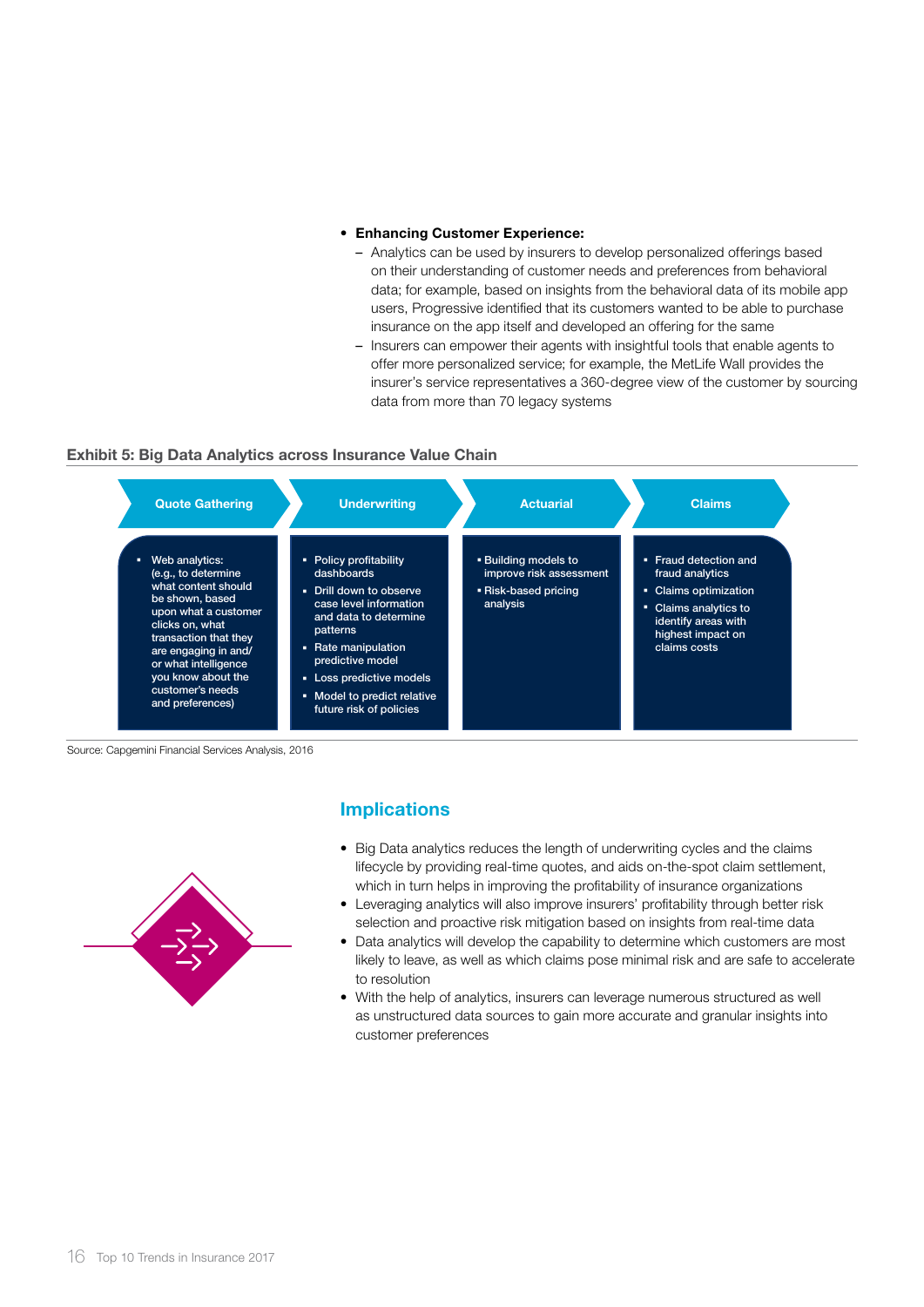## <span id="page-16-0"></span>Trend 07: Greater Use of Internet of Things (IoT) for Building Data and New Models

*Internet of Things (IoT) is finding active interest from insurers as it enables new models and creates a strong data pool*

## **Background**

- The IoT refers to a network of physical objects that contain embedded technology to gather information about specific objects with the ability to transmit information
- The data transmitted by IoT can be further analyzed using data processing techniques for useful insights
- In the insurance industry, the P&C line of business was the first to adopt IoT in the form of vehicle telematics, but this technology is now also witnessing increasing interest in other sectors

## Key Drivers

- In insurance, among all the technologies in IoT, smart homes is one of the fastest growing segments, which is expected to reach up to \$235 billion globally by the end of  $2016^8$
- Apart from smart homes, the increasing popularity of wearable devices also enable life and health insurers to better engage customers while obtaining realtime insight into risk
- In commercial insurance, the demand for usage-based insurance, sensors/ detectors, and drones are increasing, as these are highly equipped with selflearning and artificial intelligence capabilities
- For example, sensors on objects and location-based sensors such as smart thermostats, security technologies, alarms, and industrial control systems are on high demand for commercial vehicles and shipping containers, factories, warehouses, and offices

## Trend Overview

- With the emergence of new data streams and advanced analytics capabilities, new technologies are moving from pilot phases and becoming an integral part of new business models such as usage-based insurance
- Until a few years back, IoT was viewed as more of a futuristic phenomenon by insurers and many followed a wait-and-watch approach
- However, insurers have now started investing in IoT, and smart homes is an area witnessing a higher demand
- Insurers such as USAA, American Family, State Farm, Liberty Mutual, and Aviva are incentivizing customers to use home sensors, as it helps them proactively mitigate risks for customers

<sup>8</sup> "What opportunities do smart homes provide for insurers?", Cindy De Armond, John Mulhall, May 18, 2015, Property Casualty 360<sup>0</sup>, accessed October 2016 at [http://www.propertycasualty360.com/2015/05/18/what-opportunities-do-smart-homes-provide-for-insu](http://www.propertycasualty360.com/2015/05/18/what-opportunities-do-smart-homes-provide-for-insu?slreturn=1480493658)

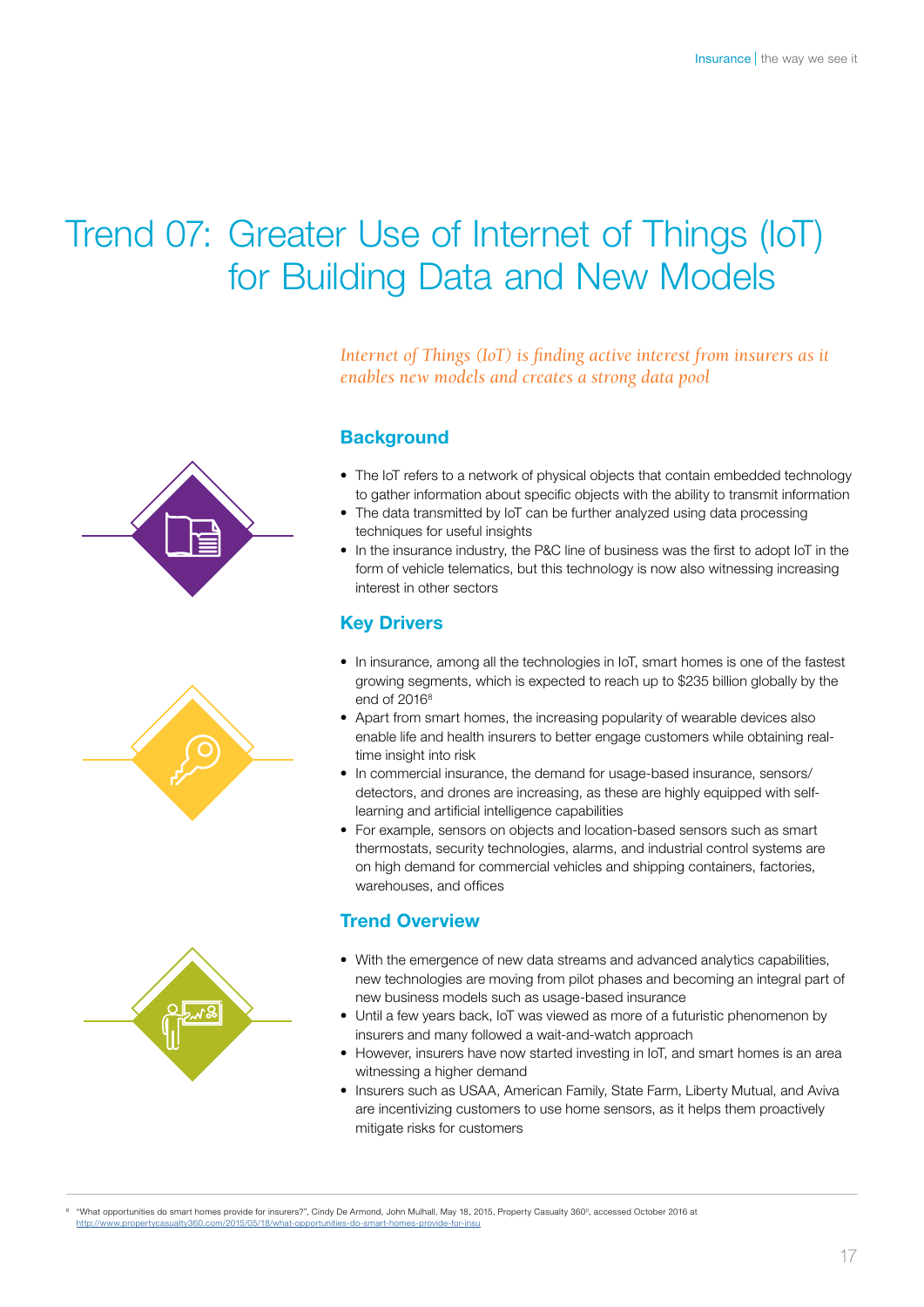- In life and health insurance, IoT can be used by insurers to enable their customers to stay connected and receive timely care so as to avert a crisis; for example, State Farm's Connected Care program enables customers to create an ecosystem of connected devices that ensure the safety of elderly customers when they stay independently
- Commercial insurance, which was already involved in proactive risk management, also stands to benefit immensely from the real-time data being made available through IoT
- Commercial insurers are also actively investing in IoT with Munich Re, HSB's venture arm sponsoring Plug and Play's IoT accelerator to explore its use in commercial lines

#### Exhibit 6: Benefits of IoT



Source: Capgemini Financial Services Analysis, 2016

- IoT is enabling insurers to explore a new model of insurance based on proactive risk mitigation which is mutually beneficial for insurers as well as customers
- The nature of insurance pricing and underwriting is evolving to become more dynamic and personalized
- IoT is also transforming the nature of insurer-customer interactions by exponentially increasing the number of touchpoints that insurers can leverage for customer engagement
- Additionally, the collection of streams of near real-time data enables insurers to create a rich data pool that can be leveraged to create a competitive advantage in the market
- However, it is important for insurers to develop their data and technology capabilities so as to integrate multiple data sources and manage large amounts of data

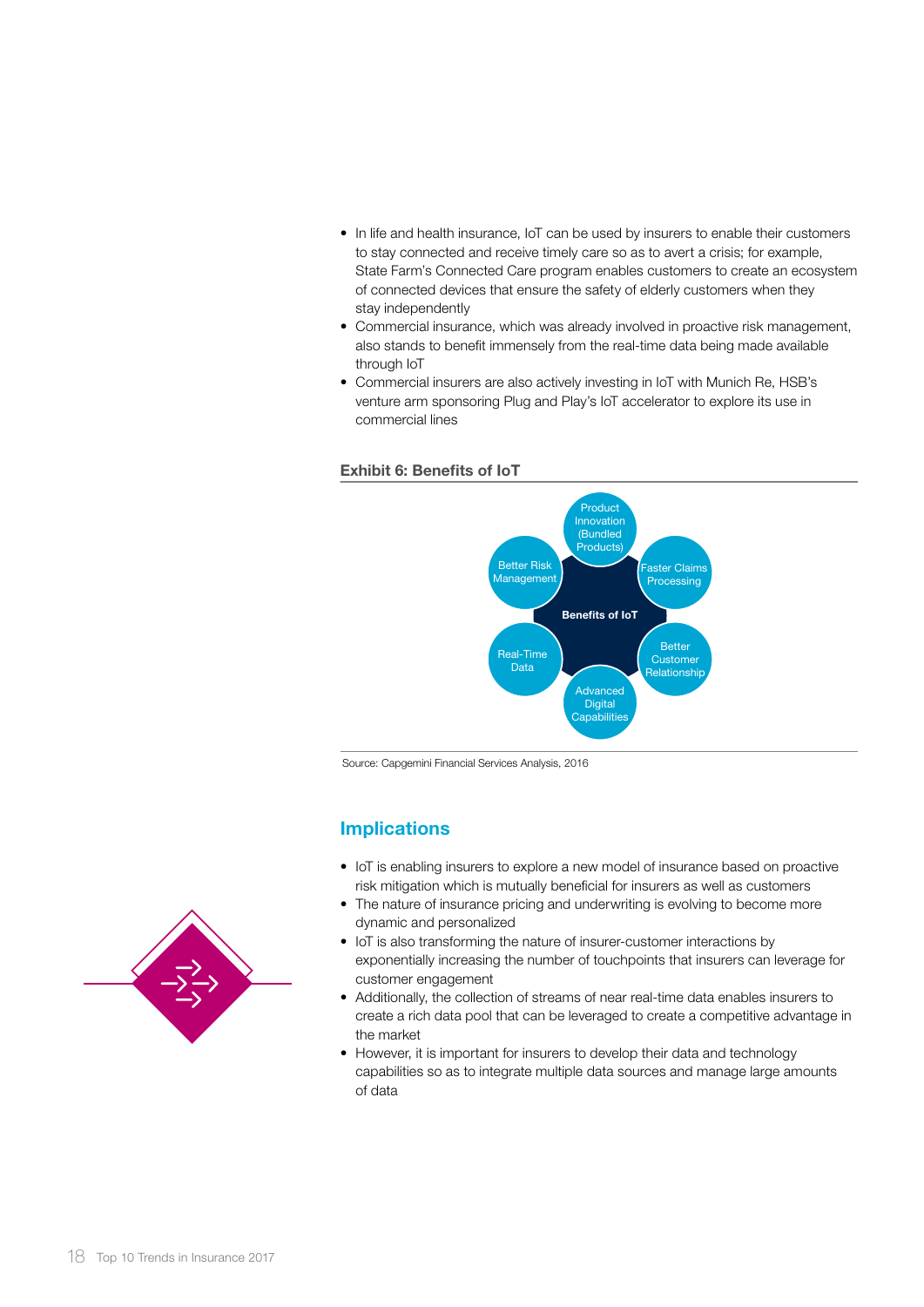## <span id="page-18-0"></span>Trend 08: Increasing Use of Value-Added Services







## *Insurers are increasingly using value-added services as a means for competitive differentiation and building deeper relationships with customers*

## **Background**

- Value-added services include the non-core services in an industry or the enhancements made to the core product or service offered to customers
- In industries that face increasing commoditization or competition, value-added services are often leveraged to differentiate a company's products or services from its competitors
- This trend is increasingly seen in the insurance industry due to the growing competition and recent technological advancements that enable innovative value-added services

## Key Drivers

- As customer expectations increase, driven by their experience in other industries, and competition in the industry increases, it is becoming important for insurers to be more customer-centric
- The advancements in mobile devices, connected technologies, and data analytics are making it possible for insurers to provide customers with a range of value-added services

## Trend Overview

- As connected technologies and advanced analytics make it possible for insurers to connect with customers on a more individual basis, insurers are increasingly providing customers with a variety of value-added services in addition to core insurance services
- While many of these services are geared toward proactive risk management so as to reduce claims incidents, some services are designed purely to enhance the customer experience
- Insurers are also adding non-insurance related loyalty and rewards that cater to specific customer preferences, as long as there is no additional costs borne by the carrier; these types of rewards focus on time-saving services, lifestyle, and variety to appeal to the policyholder
- Value-added services can help insurers achieve better risk mitigation, deeper customer relationships, and competitive differentiation
- Some of the types of value-added services being explored by insurers in life and health insurance are:
	- Health management apps that provide detailed information about disease management or enable customers to adhere to medication or treatments
	- **Customer care packages** that go beyond providing only an insurance policy to providing a complementary package of services that can ensure complete care of the customer's health and safety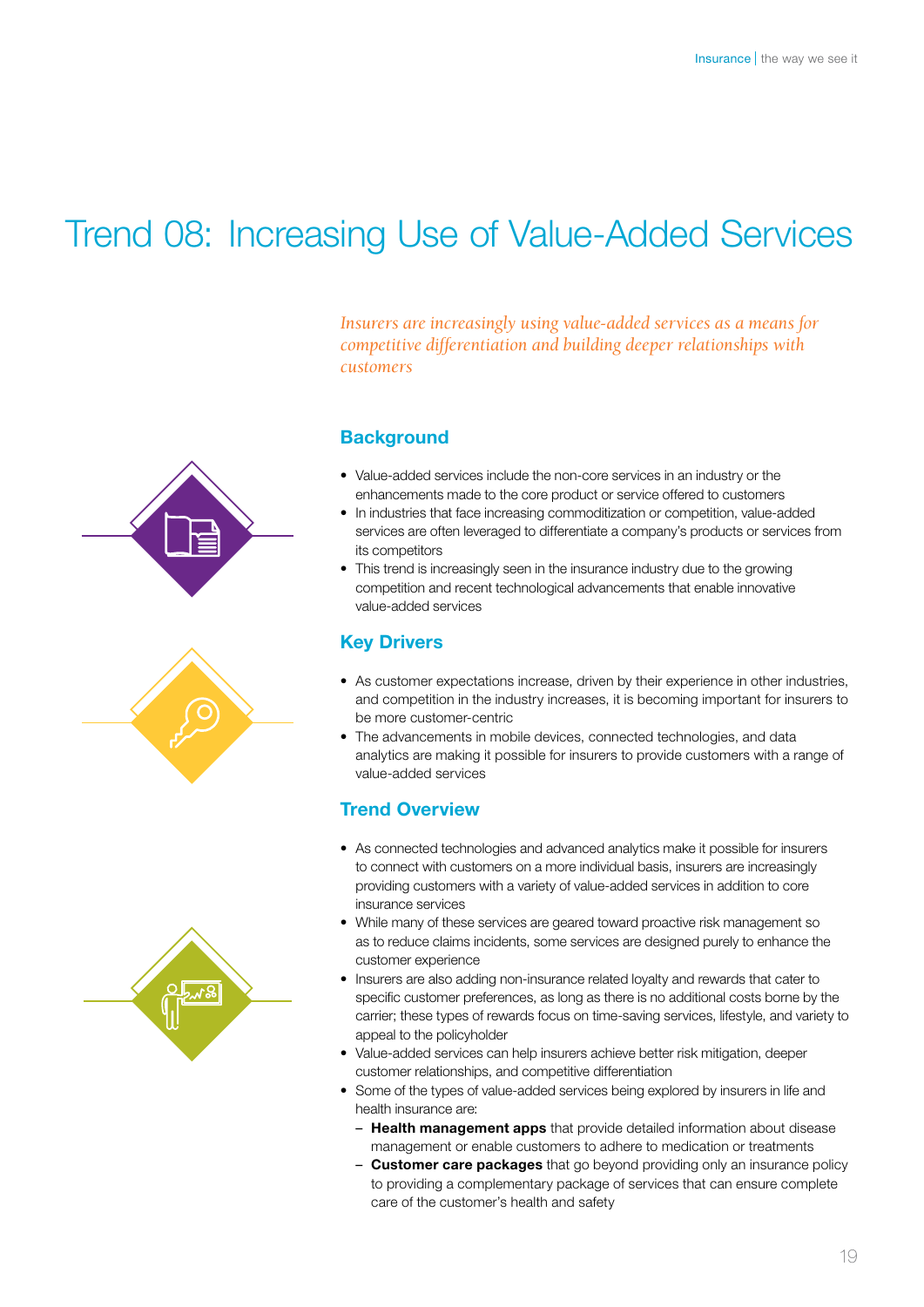- **Enabling cost savings** through tools such as Cake Health's app that guides customers on how they can use the free services in their plan or negotiate bills
- Enabling healthcare access by providing customers tools to easily obtain medication or consultation for their health, e.g., Medical teleconsultation offered by AXA Assistance
- **Allied services** that are not related to risk or insurance but which provide insurers an opportunity to engage with customers and reach out to potential customers, e.g., MetLife's Infinity app that provides a digital repository for users to share photos and videos with their social network and store important documents, MassMutual Insurance's 3D virtual fantasy game called 'Save! The Game' to teach children the difference between needs and wants
- Some of the types of value-added services being explored by insurers in Property and Casualty insurance are:
	- Home monitoring and roadside assistance, where insurers use data from smart home sensors to send customers timely alerts and assistance in case of any danger to the home or in the case of auto insurance, provide assistance during an emergency or breakdown
	- Concierge services, in addition to insurance coverage, that help customers with related transactions such as hotel or flight reservations with regard to travel insurance
	- Property selection and management tools such as Liberty Mutual's Home Gallery® app that helps users create a home inventory to catalog their belongings

### Exhibit 7: Categories of Value-Added Services in Insurance



Source: Capgemini Financial Services Analysis, 2016

- Lifestyle management tools such as Esurance's DriveSafe™ teen driver safety program that helps parents monitor their teen children's driving behavior through a telematics device
- Enabling cost savings through apps such as the Esurance Fuelcaster™, which helps customers optimize their fuel expenses by providing forecasts and information on the cheapest options in their neighborhood
- **Allied services** such as Progressive's Art App that offers a collection of contemporary art that users can browse through or Metromile's Smart Driving app that enables users to optimize their trips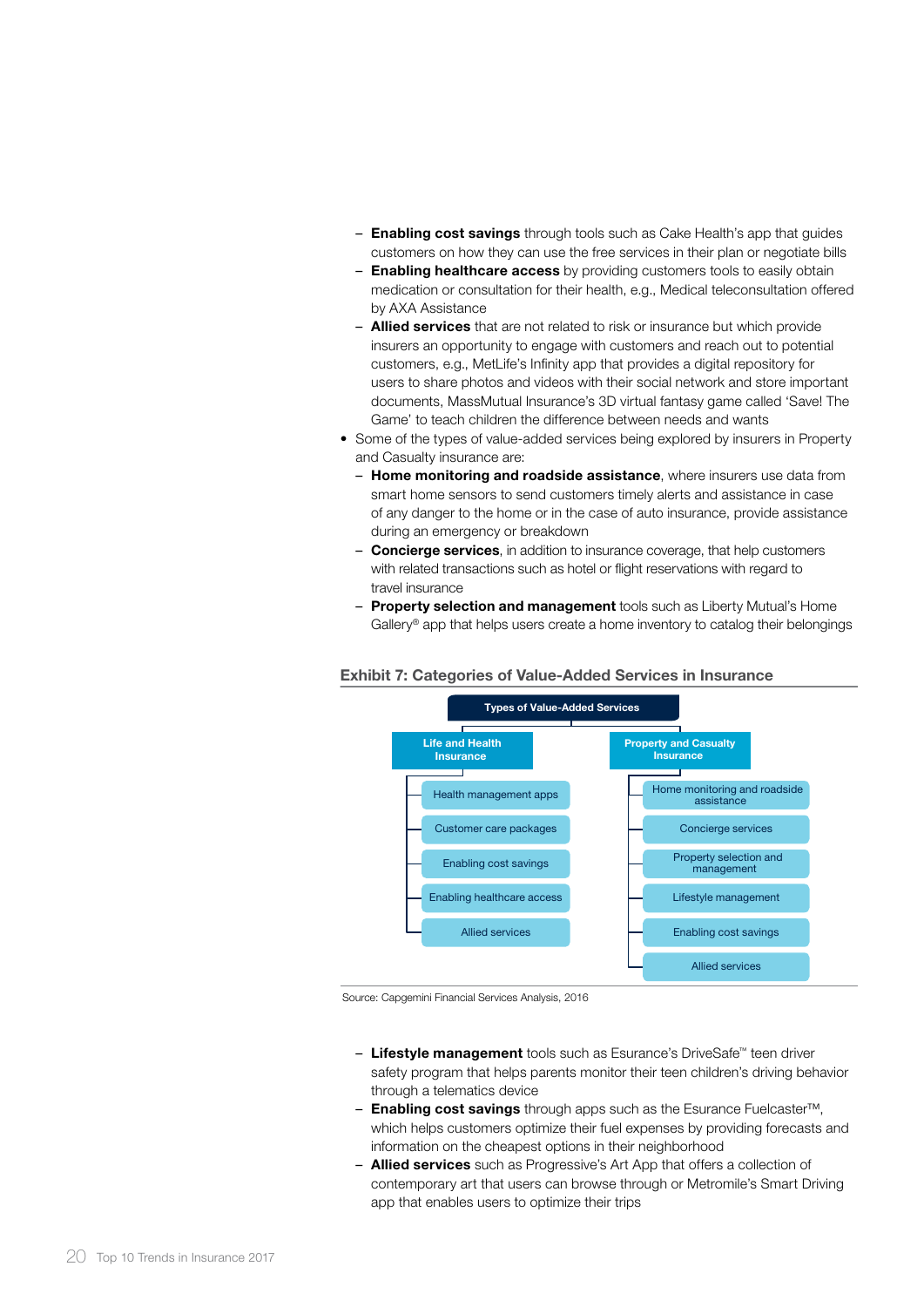

- As insurers provide more value-added services, there will be a significant increase in the frequency of interactions between insurers and their customers that can be leveraged to build deeper customer relationships
- By targeting the right value-added services, insurers can lower their claims costs through proactive risk mitigation and they can also achieve competitive differentiation
- By building strong brand engagement, value-added services will also position insurers to counter the threat of entry by big technology players and increased competition
- However, as value-added services are not generally monetized, it will be important to plan an optimal portfolio of services

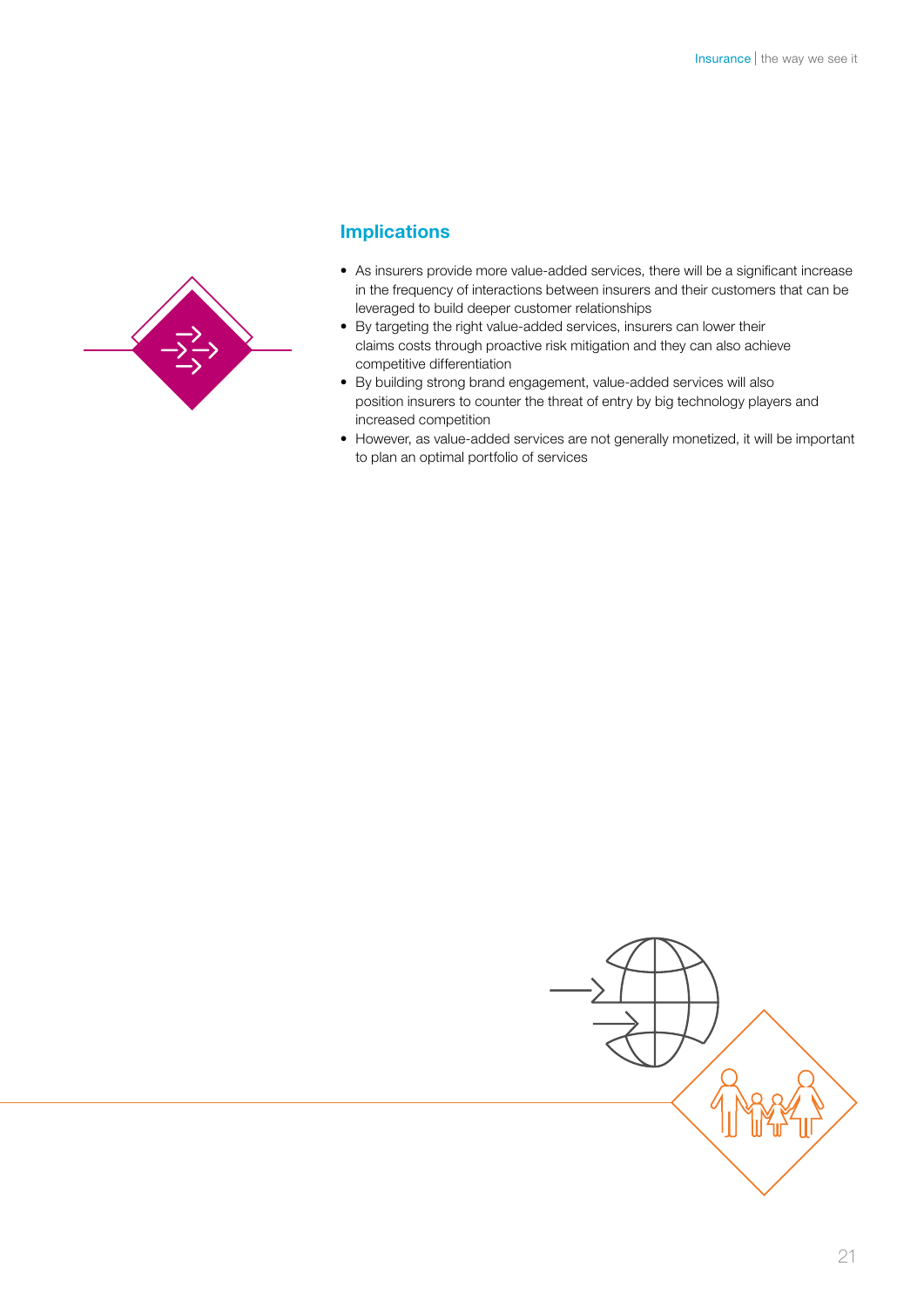## <span id="page-21-0"></span>Trend 09: Blockchain to Enable Streamlined Insurance Operations



*Blockchain technology has the potential to transform insurance industry through the use of smart contracts and digital assets and it can also disrupt various business models*

### **Background**

- The Distributed Ledger Technology (DLT) or blockchain technology, which was the underlying technology of Bitcoin, is leveraged across many industries for the advantages it offers in sending, receiving, and storing information
- Key business processes such as policy management and claims management are expected to be transformed and new business models are likely to emerge, using DLT

## **Key Drivers**

- Blockchain can provide secure, reliable, and fast applications, which will enhance the quality of services provided
- Increase in the volume and velocity of data from new data sources such as social media and IoT needs an effective system to deliver real-time insights and actions
- Usage of blockchain will also enable firms to cut down operational costs

## Trend Overview

- Blockchain can be leveraged in automation of policy administration:
	- Policy administration can be automated by coding policy and claims pay out conditions in blockchain
	- The specialized contract, named as a "smart contract", can be triggered by data feeds from public databases and connected devices and claims payments can be automated when the insured event occurrence is validated
	- London Market Group (LMG) has sponsored a study to explore the capabilities of smart contracts running on blockchain<sup>9</sup>
- Decentralized Autonomous Organizations (DAOs) can be formed, where policy and claims management are carried out by a highly decentralized and self-regulated set of individuals:
	- Similar to P2P insurance, DAOs will pool in their premiums to pay claims and utilize the blockchain to verify and conduct transactions
	- A network of independent underwriters can also be selected on behalf of DAOs for underwriting and loss assessment
- Smart information assets, which is an extensive database of verified information (with timestamps), can be created using blockchain:
	- Once created, the database can be leveraged during the actuarial and underwriting stages
	- Claims fraud can be minimized by accessing cross-firm data

<sup>9</sup> "UK Insurance Trade Body LMG to Investigate Blockchain Technology", Richard Kastelein, BlockchainNews, November 2, 2016, accessed Novemebr 2016 at <http://www.the-blockchain.com/2016/11/02/uk-insurance-trade-body-investigate-blockchain-technology/>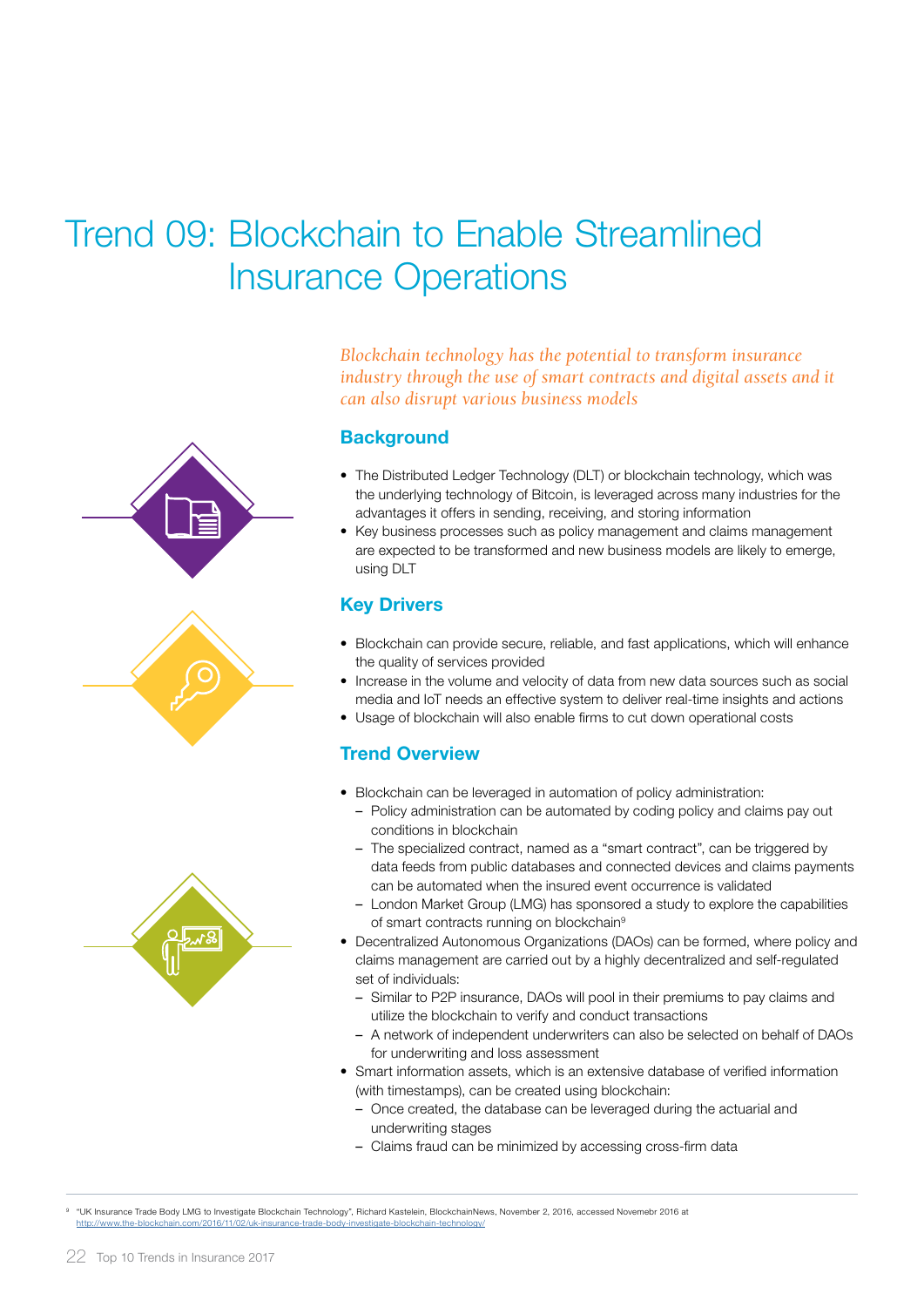- New business models are expected to emerge banking on blockchain technology:
	- Insurers can design micro-insurance products targeting the currently underserved markets
	- De-centralized, block-chain based marketplaces can emerge

#### Exhibit 8: Applications of Blockchain in Insurance



Source: Capgemini Financial Services Analysis, 2016



- Through smart information assets and smart contracts, blockchain can enable a more streamlined operating model in insurance
- Inputs from various decentralized data sources can be leveraged in key business processes
- Decentralized databases will also ease the process of data sharing between firms
- Blockchain can also enable firms to automate claims processing and fraud detection
- If decentralized insurance models picks up, the role of insurers may shift from risk managers to consultants or facilitators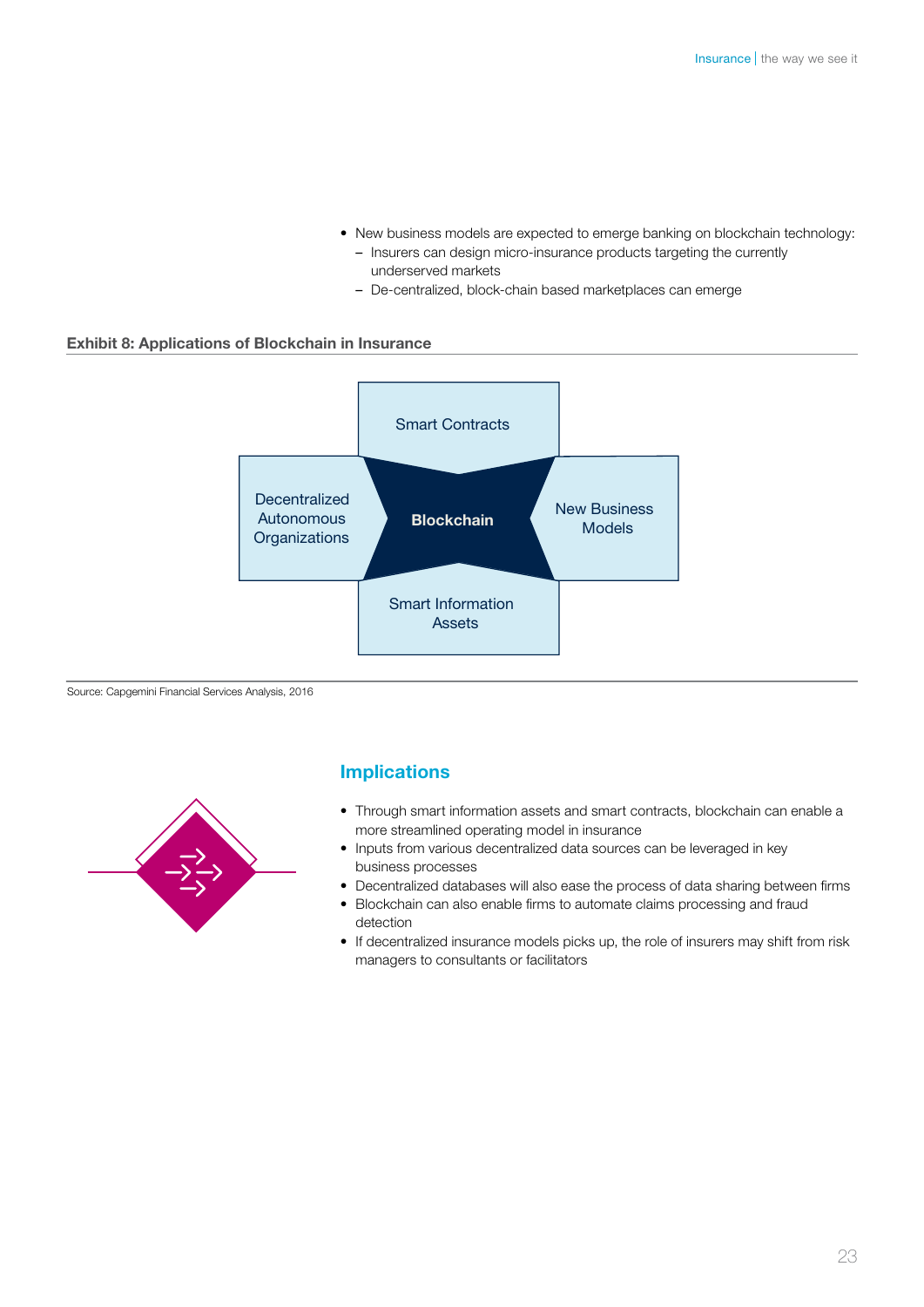## <span id="page-23-0"></span>Trend 10: Greater Use of Augmented Reality in Insurance





*Augmented reality is being explored for insurance marketing and has significant potential for greater use in insurance with applications in training and claims processing* 

## **Background**

- Augmented reality (AR) is the creation of a composite view by supplementing the real-world view with text, audio, video, or any computer-generated digital output, which can enhance the illustration of the real-world view
- As of now, AR is used by the insurance industry for marketing and training purposes, where complex offerings or processes are explained in a simple, fun, and interesting way to customers and employees (see Exhibit 9)
- AR is also explored for damage inspection, which can aid in quick and error-free claims processing

## Key Drivers

- Introduction of low-cost AR devices, which can be operated via smartphones
- Rising demand for an enhanced customer experience
- Need for innovative marketing techniques to face competition
- Need for cost reduction and improved realization of return on investment in training and marketing

## Trend Overview

- Due to the superior experience provided at a lower cost, AR is expected to have a steep rise in the number of users, with the revenues estimated to reach \$120 billion by 2020<sup>10</sup>
- Usage of AR in marketing is the key area of focus for insurance companies, as AR helps insurance companies hold the customer attention:
	- AR apps can be used to explain about the products and services of the firm:
		- LV= distributes flyers, which shows a 3D illustration of a house identifying various objects that can be insured
		- MetLife uses AR videos to deliver information on its products and services
	- AR apps can also guide customers to become aware of the potential fatalities that can occur in the future and facilitate them to take appropriate safety measures:
		- Allianz is leveraging AR to educate customers about the possibilities of home accidents
		- AXA has designed an AR app to make their customers more aware about car accidents<sup>11</sup>

<sup>10</sup> "Augmented/Virtual Reality to hit \$150 billion disrupting mobile by 2020", Digi-Capital, April 2015, accessed October 2016 at http://www.digi-capital.com/news/2015/04/augmentedvirtual-reality-to-hit-150-billion-d

<sup>11</sup> "5 Insurance Companies that found a novel way for marketing", bevond, 19 March 2015, accessed October 2016 at /blog/5-insurance-companies-that-found-a-novel-way-for-marketing/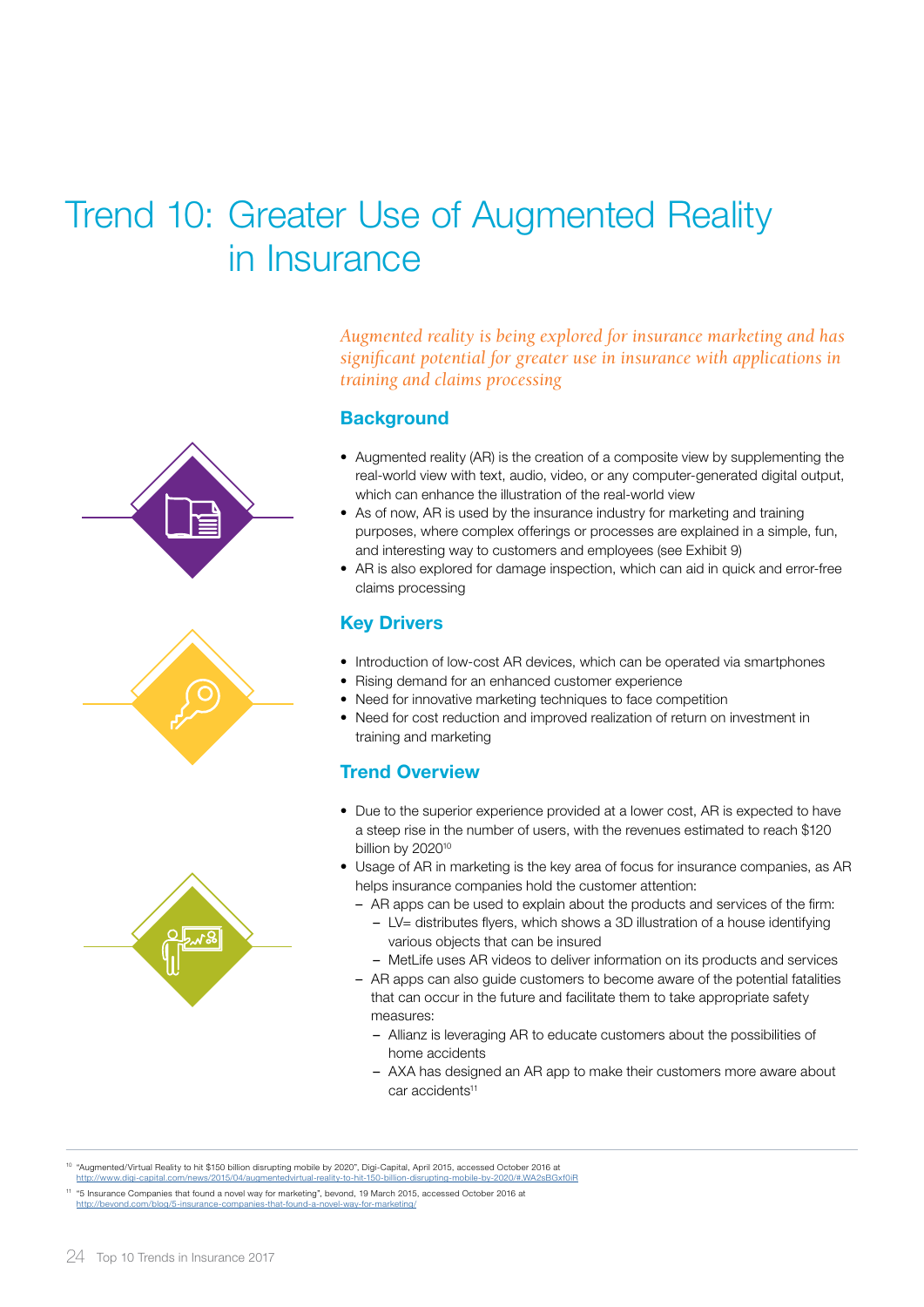- AR can be effectively used in employee training to enhance the learning experience:
	- Zurich has invested in building mobile apps, which will track the employees' training schedules and provide materials to match their learning style<sup>12</sup>
- AR can also be leveraged in claims processing and several companies have already begun exploring use cases:
	- A Polish software firm has developed an application using AR, which is useful for precise inspection of damages after a car accident $13$



#### Exhibit 9: Key Applications of Augmented Reality

Source: Capgemini Financial Services Analysis, 2016

### Implications

- Insurers can grab the attention of a wider customer base to market their products
- Training cost can be reduced significantly leveraging AR-based training modules • Data leveraged from the usage of AR applications, such as games and tutorials,
- can be analyzed to generate customer insights • Insurance firms have to collaborate with FinTech firms or develop in-house teams for creating AR solutions

<sup>12</sup> "Zurich Insurance turns to augmented reality to train 10,000 managers", Bill Goodwin, ComputerWeekly.com, 22 April 2015, accessed October 2016 at http://www.computerweekly.com/news/4500244733/Zurich-Insurance-turns-to-augmented-reality-to-train-

<sup>13</sup> "Your insurance reality, augmented", Michael Spiar, Saskatchewan Broker, Summer 2016, accessed October 2016 at [https://www.csio.com/sites/default/files/legacy/assets/docs/articles/english/csio\\_article\\_ibas\\_ar.pdf](https://www.csio.com/sites/default/files/legacy/assets/docs/articles/english/csio_article_ibas_ar.pdf)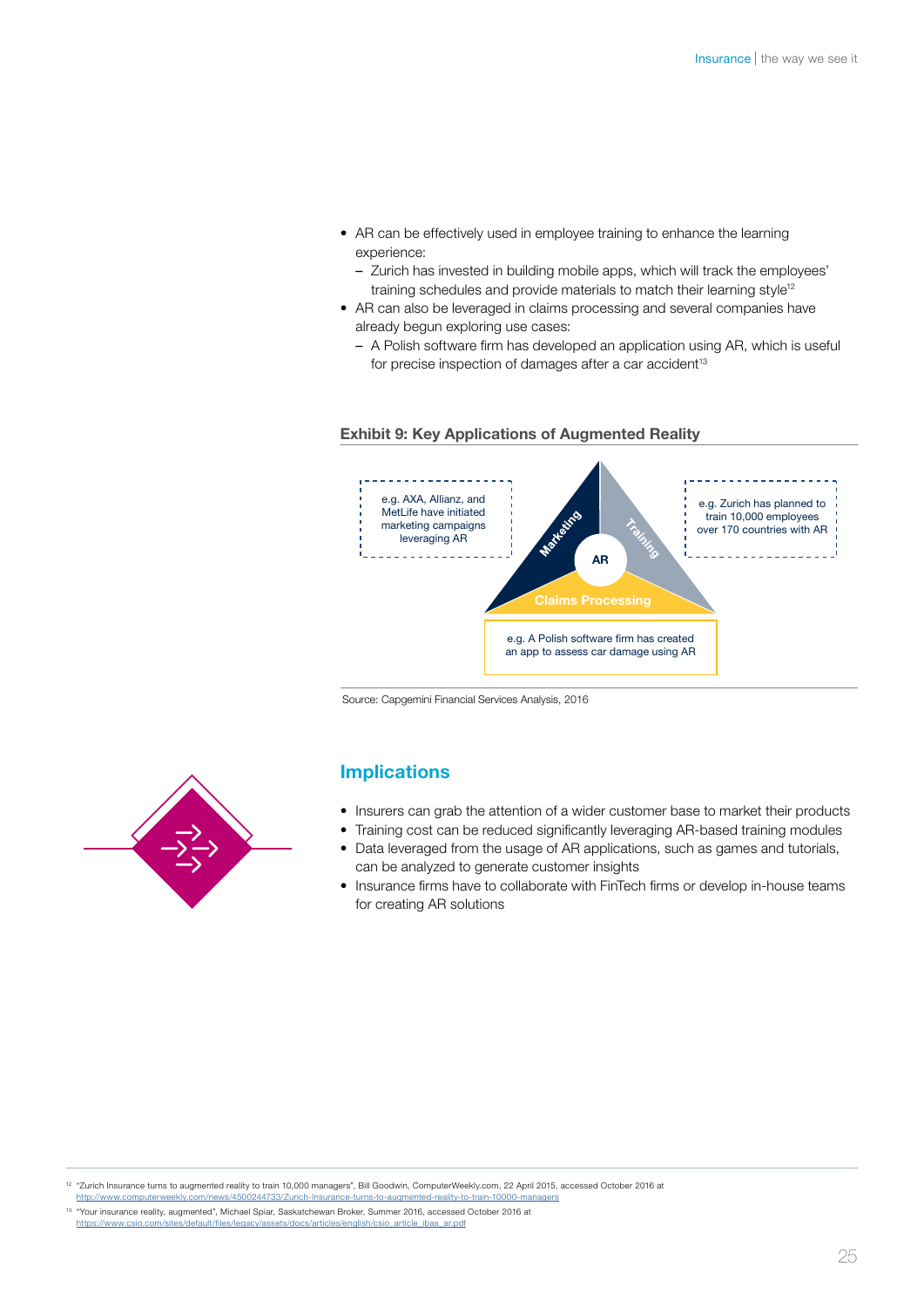## <span id="page-25-0"></span>**References**

- 1. CB Insights data, accessed October 2016 at<https://www.cbinsights.com>
- 2. "Chatbot and the Rise of the Automated Insurance Agent", Rick Huckstep, The Digital Insurer, April 27, 2016, accessed October 2016 at [http://www.the-digital-insurer.com/blog/insurtech-the-rise-of-the-automated](http://www.the-digital-insurer.com/blog/insurtech-the-rise-of-the-automated-insurance-agent-aka-the-insurtech-chatbot/)[insurance-agent-aka-the-insurtech-chatbot/](http://www.the-digital-insurer.com/blog/insurtech-the-rise-of-the-automated-insurance-agent-aka-the-insurtech-chatbot/)
- 3. "The New Age of Insurance Aggregators", Drew Aldrich, Insurance Thought Leadership, March 8 2016, accessed October 2016 at <http://insurancethoughtleadership.com/the-new-age-of-insurance-aggregators/>
- 4. "The rise of the sharing economy", *The Economist*, March 9 2013, accessed October 2016 at [http://www.economist.com/news/leaders/21573104-internet-everything](http://www.economist.com/news/leaders/21573104-internet-everything-hire-rise-sharing-economy)[hire-rise-sharing-economy](http://www.economist.com/news/leaders/21573104-internet-everything-hire-rise-sharing-economy)
- 5. "Metromile and Uber announce partnership to launch variably-priced, pay-permile insurance for drivers using Uber's TNC platform", metromile.com, January 28, 2015, accessed October 2016 at [https://www.metromile.com/blog/press/metromile-and-uber-announce](https://www.metromile.com/blog/press/metromile-and-uber-announce-partnership-to-launch-variably-priced-pay-per-mile-insurance-for-drivers-using-ubers-tnc-platform/)[partnership-to-launch-variably-priced-pay-per-mile-insurance-for-drivers-using](https://www.metromile.com/blog/press/metromile-and-uber-announce-partnership-to-launch-variably-priced-pay-per-mile-insurance-for-drivers-using-ubers-tnc-platform/)[ubers-tnc-platform/](https://www.metromile.com/blog/press/metromile-and-uber-announce-partnership-to-launch-variably-priced-pay-per-mile-insurance-for-drivers-using-ubers-tnc-platform/)
- 6. "Why Munich Re and HSB are sponsoring the Plug and Play Internet of Things Accelerator", Anthony R. O'Donnell, Insurance Innovation Reporter, July 7, 2015, accessed October 2016 at [http://iireporter.com/why-hsb-is-sponsoring-the-plug-and-play-internet-of-things](http://iireporter.com/why-hsb-is-sponsoring-the-plug-and-play-internet-of-things-accelerator/)[accelerator/](http://iireporter.com/why-hsb-is-sponsoring-the-plug-and-play-internet-of-things-accelerator/)
- 7. "Why Insurance Companies Want to Subsidize Your Smart Home", Stacey Higginbotham, MIT Technology Review, October 12, 2016, accessed October 2016 at [https://www.technologyreview.com/s/602532/why-insurance-companies](https://www.technologyreview.com/s/602532/why-insurance-companies-want-to-subsidize-your-smart-home/)[want-to-subsidize-your-smart-home/](https://www.technologyreview.com/s/602532/why-insurance-companies-want-to-subsidize-your-smart-home/)
- 8. "The Insurance Industry's Top 5 Automation Challenges", Corinne Jones, March 19, 2014, Property Casualty 360<sup>°</sup>, accessed October 2016 at [http://www.propertycasualty360.com/2014/03/19/the-insurance-industrys-top-5](http://www.propertycasualty360.com/2014/03/19/the-insurance-industrys-top-5-automation-challenge) [automation-challenge](http://www.propertycasualty360.com/2014/03/19/the-insurance-industrys-top-5-automation-challenge)
- 9. "Top 5 IT Process Automation Challenges in the Insurance Industry", Gabby Nizri, ayehu.com, March 31, 2016, accessed October 2016 at <http://ayehu.com/top-5-process-automation-challenges-insurance-industry/>
- 10. "Virtual Reality and Augmented Reality: The Next Best Thing to Being There", Tushar P. Nandwana, May 25, 2016, Carrier Management, accessed October 2016 at <http://www.carriermanagement.com/features/2016/05/25/154815.htm>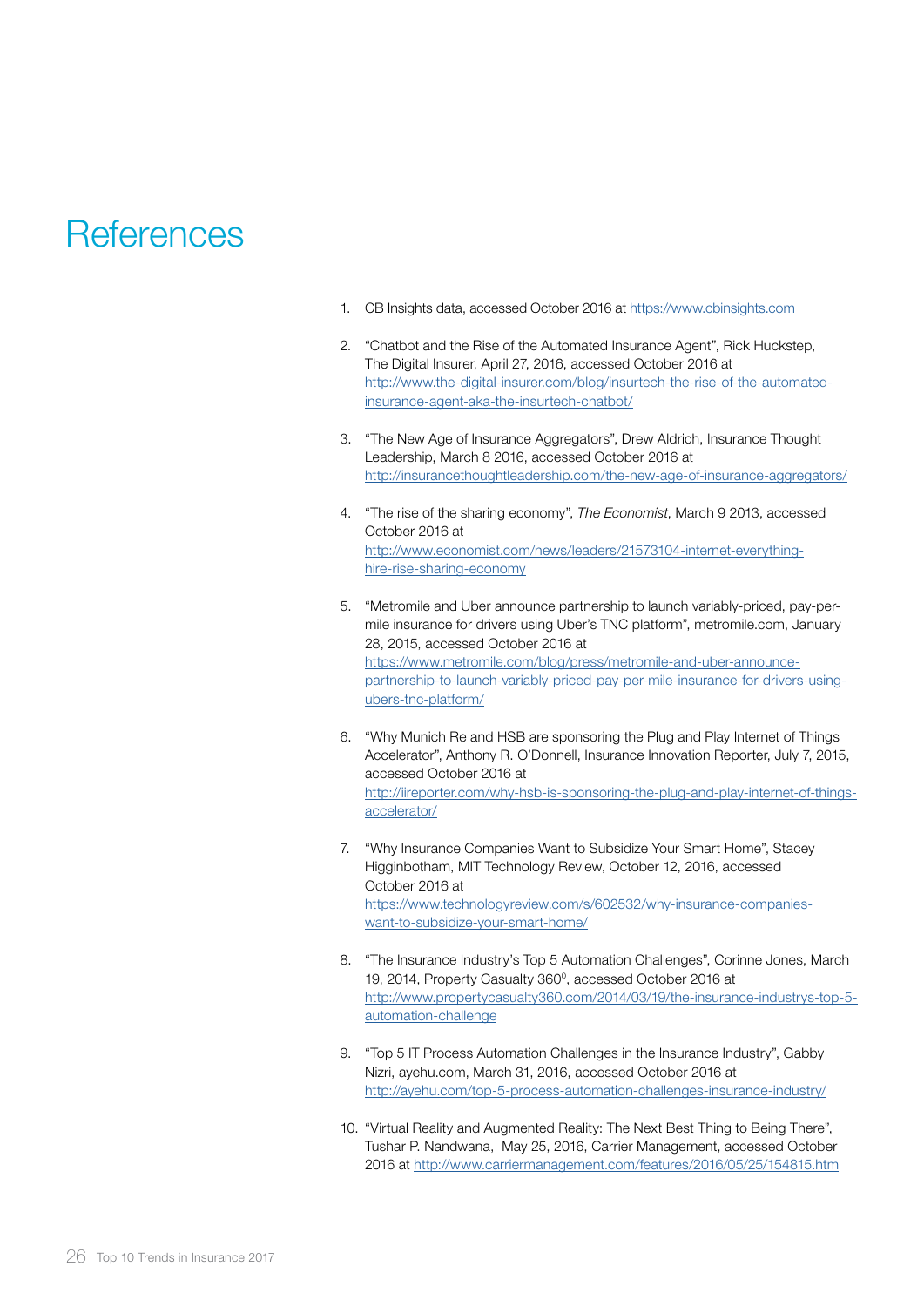- 11. "4 ways analytics can transform the claims process", Stuart Rose, Property Casualty 360<sup>°</sup>, June 14, 2016 accessed October 2016 at [http://www.propertycasualty360.com/2016/06/14/4-ways-analytics-can](http://www.propertycasualty360.com/2016/06/14/4-ways-analytics-can-transform-the-claims-process)[transform-the-claims-process](http://www.propertycasualty360.com/2016/06/14/4-ways-analytics-can-transform-the-claims-process)
- 12. "80 Hottest InsuranceTech Companies Shaking up the Trillion-Dollar Insurance Industry", Sofia, Let's Talk Payments, March 9, 2016 accessed November 2016 at [https://letstalkpayments.com/80-hottest-insurancetech-companies-shaking](https://letstalkpayments.com/80-hottest-insurancetech-companies-shaking-up-the-trillion-dollar-insurance-industry/)[up-the-trillion-dollar-insurance-industry/](https://letstalkpayments.com/80-hottest-insurancetech-companies-shaking-up-the-trillion-dollar-insurance-industry/)

## About the Authors

Karthik Chitta is a Consultant with the Market Intelligence team in Capgemini Financial Services with over four years of experience specializing in insurance and banking industry

Krithika Venkataraman is a Senior Consultant with the Market Intelligence Team in Capgemini Financial Services with more than four years of IT consulting and strategic analysis experience in the insurance industry

Kumaresan A is a Senior Consultant with the Market Intelligence Team in Capgemini Financial Services with more than five years of IT consulting and strategic analysis experience in the insurance industry

Priyadarsani Das is a Consultant with the Market Intelligence Team in Capgemini Financial Services with more than five years of strategic research and analysis experience in the insurance industry

Raghunandan Kothamasu is a Senior Consultant with the Market Intelligence team in Capgemini Financial Services with over four years of experience specializing in insurance and banking industry

**Shravan Kundukuri** is an Associate Consultant with the Market Intelligence team in Capgemini Financial Services with over two years of experience specializing in the insurance industry

The authors would like to thank the below SMEs for their contributions to this paper:

- Anirban Maiumder, Vice President Healthcare
- Chirag Thakral, Manager, Market Intelligence
- **Christopher Stevens Diez**, Insurance Business & Solutions Practice Head, Spain
- Daniele Di Maio, SME for the Italian Insurance Market
- David Smith, Vice President Insurance Transformation and Consulting
- James Kelsey, Vice President, Head of Sales & Marketing NA Insurance
- **Jan Verlinden**, Insurance Leader Belgium
- Keith Gage, Vice President, Capgemini North America
- Mahendra Nambiar, VP, Solutions and Innovation Lead for Global Insurance
- **Ram Thayi**, Portfolio Delivery Executive
- Shiva Balasubramanivan, Head of Testing Services (Insurance)
- William Sullivan, Global Head of Market Intelligence